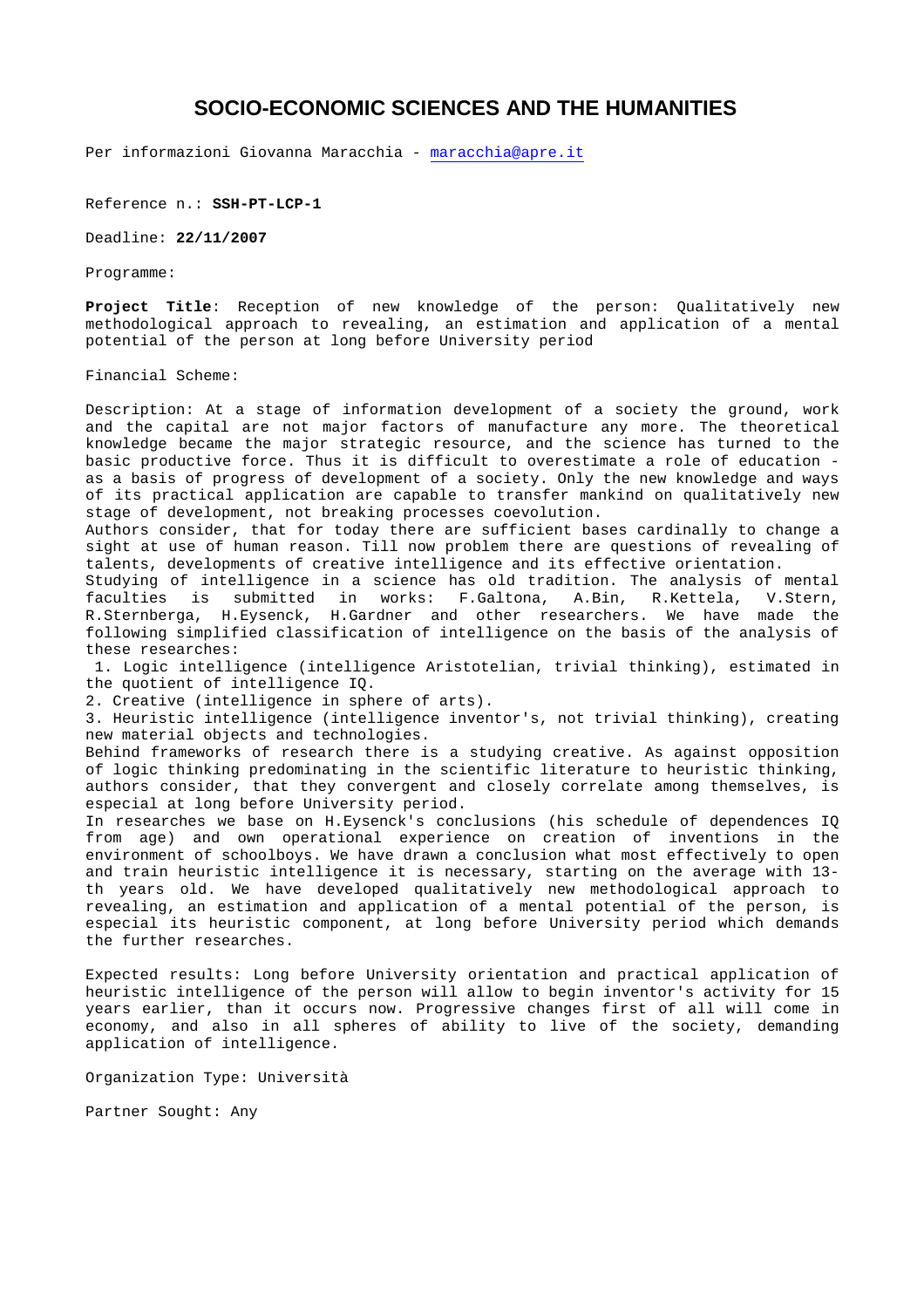Reference n.: **SSH-EU-SMCP-4** 

Deadline: **15/11/2007**

Programme:

Project Title: Not Specified

Financial Scheme:

Description: European Monetary Union (EMU) is characterized by low flexibility in labor markets. Hence, for efficient functioning of the monetary union, business cycle synchronization among the members of the monetary union is one of the key mechanisms to offset asymmetric shocks. The goal of our project will therefore be to study the elements of the business cycle synchronization not only among the current member states of the EMU but also the business cycle synchronization of the CEE countries with the current EMU member states. The primary focus of the research is monetary policy but we will also study how other economic policies can facilitate business cycle synchronization within the monetary union, and business cycle synchronization of a potential member of EMU with the current EMU member states. In particular, we will study various redistribution mechanisms of fiscal policy, and regulatory aspects of industrial policy and labor policy.

Organisation Type: Università

Partner Sought: We are looking for a coordinator of our project or other eventual partner for research. We have one partner from France and we are in negotiation with an Italian partner.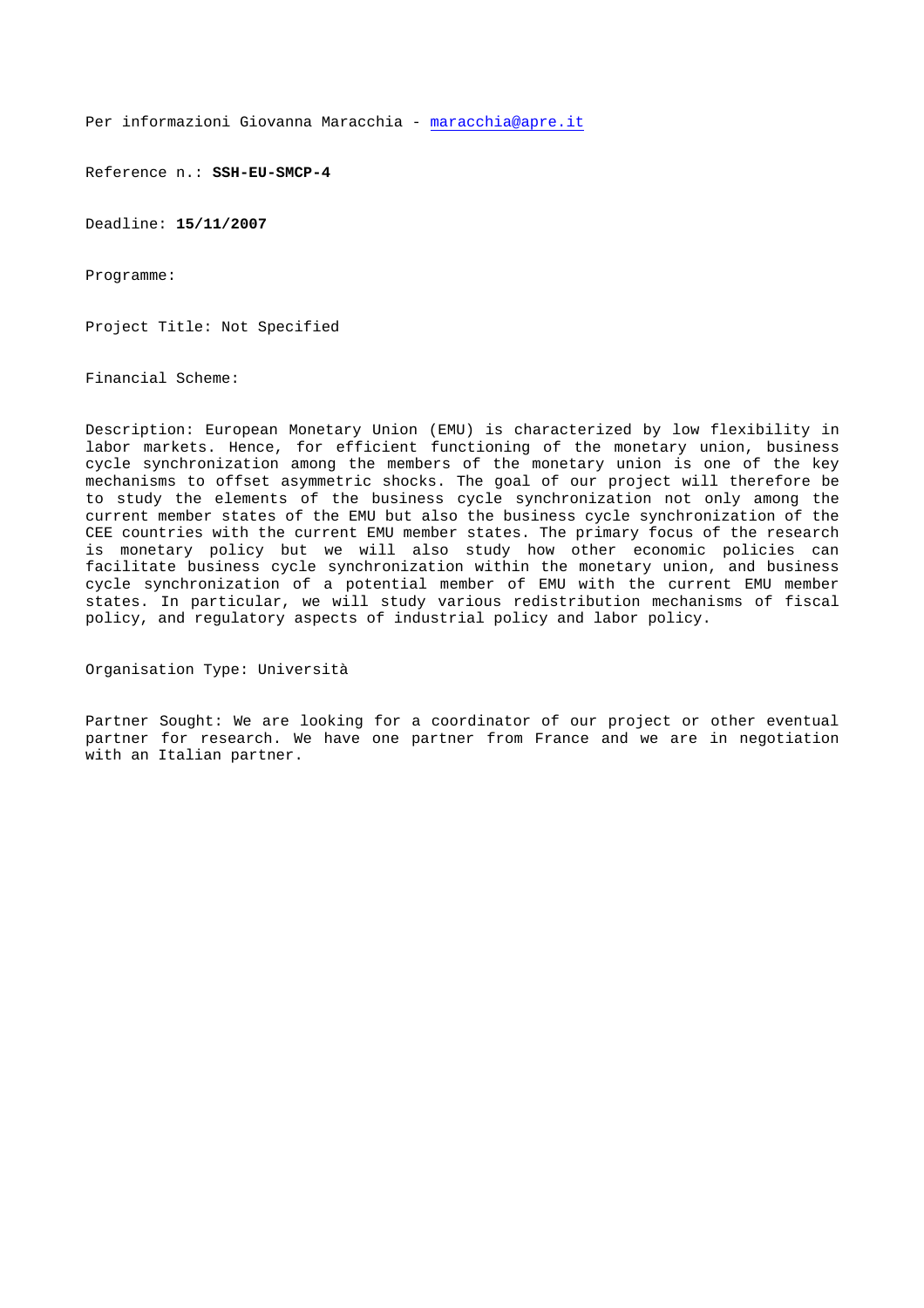Reference n.: **SSH-EU-SMCP-2**

Deadline: **19/11/2007**

Programme:

**Project Title**: HOW DIRECT PARTICIPATION OF THE CIVIL SOCIETY AND RECOGNITION OF THEIR KNOW HOW ARE PROMOTING DEMOCRATIC OWNERSHIP.

Financial Scheme: >

Description: Participation is the direct and most natural way to give voices to citizen. To recognize their experience of long life learning means in one hand the formal recognition of their know how and knowledge as well to let show how they are promoting democratic ownership.

POLITICAL CONTEXT

- The member states have imagined various systems of valuation of the civil, voluntary experience and it's a fact that all these know how and knowledge are not any more disconnected from formal knowledge because their expertise is fundamental to support democratic ownership.

- The European Union write some directives about the possibility to develop a common system of recognition and validation of the non formal and informal learning.

- The 7 Cooperation Work Programme SSH 2007 by his ambitious agendas set out by Lisbon and Gothenburg summits, wants to reconcile distinctly but complementary objectives, reinforcing core values, respecting diversity, operating interface between employment, competitiveness and social cohesion by cultural and educational challenges in Europe.

In this national and European favourable context, it seems urgent to research how the non formal citizen experience could be "agree" by the formal vocational field and how all these experiences are positive active citizenship, strength participation and democratic ownership.

#### FACTS :

Long life learning, which covers all the educational activities which do not lead to official certifications are proposed by a variety of institutions, non-profit associations, unions or by political party. How do we recognize participation as a main tool of democratic ownership ?

From the past until now, citizen practices, most of them are adults or young people from other cultural backgrounds, needs to be better identified as good practices which help to build democratic ownership.

WHAT DO WE LIKE TO RESEARCH ? Objectives :

to show, to compare on European level how and why long life learning and recognition of citizen good practices in a vocational frame, strength citizen participation and democratic ownership

- From a legal and institutional point of view: what are the measures which allow the recognition of citizen experiences, in terms of pre required, to enter a vocational training ? Impacts of democratic partnership

- From the point of view of the training courses : what is the flexibility offered by the vocational trainings which facilitates the access for citizen, what are the methods or the educational tools allowing to transform the experiences of non formal education into professional knowledge? Impacts of better participation and democratic ownership

- From the point of view of the certification: which scales could be formal certified as basic and fundamental tools of democratic ownership and participation?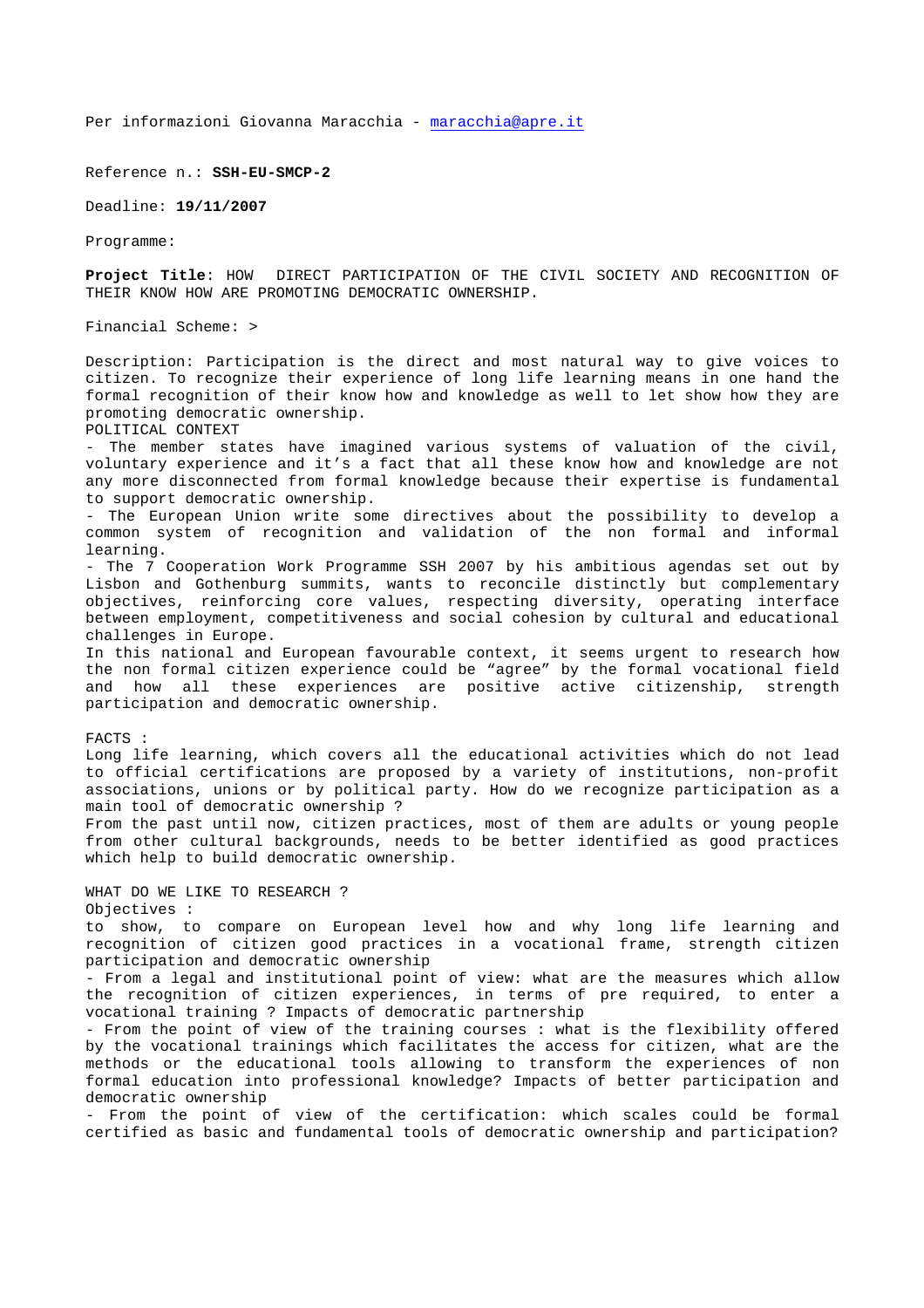- How to promote the collaborative European results, multiply our common experience

FORMS

Collaborative European research which will focus on 1. workshops : based by the civil society and each partner organization, we would like to organize a collaborative and innovative research on the mentioned objectives.. 4 thematic workshops, each one duration 3 days in each organisation. Interviews, formal consultation. 2. Study visits : by partner organization to compare practices, policy and proposals for a change. 11 participants ( 7 citizen + 1 leader of the partner organization, 1 researcher, 1 person from the Union and 1 European deputy) 3. Round tables between citizen, partner organization and European deputies, party's and union on the topic . Face the challenge to strength an European policy by strengthening Democratic Ownership and Participation 4. European Forum : result of the European collaborative research, stand of the question recognition of citizen know how , stand about how the European deputies, union have been involved to promote democratic ownership and participation by strengthening citizen experiences into an European policy. 5. Communication : CD ROM of the global project and focused on the main results. Organisation Type: Altro>

Partner Sought: Research Centers, NGOs / Voluntary organisations, Education, European political party's / European deputies Union of workers.

#### Expertise required (key words):

Participation civic society recognition, certification of citizen experiences new process - measures – democratic methods Strengthening policy coherence in Europe between long life learning and vocational training.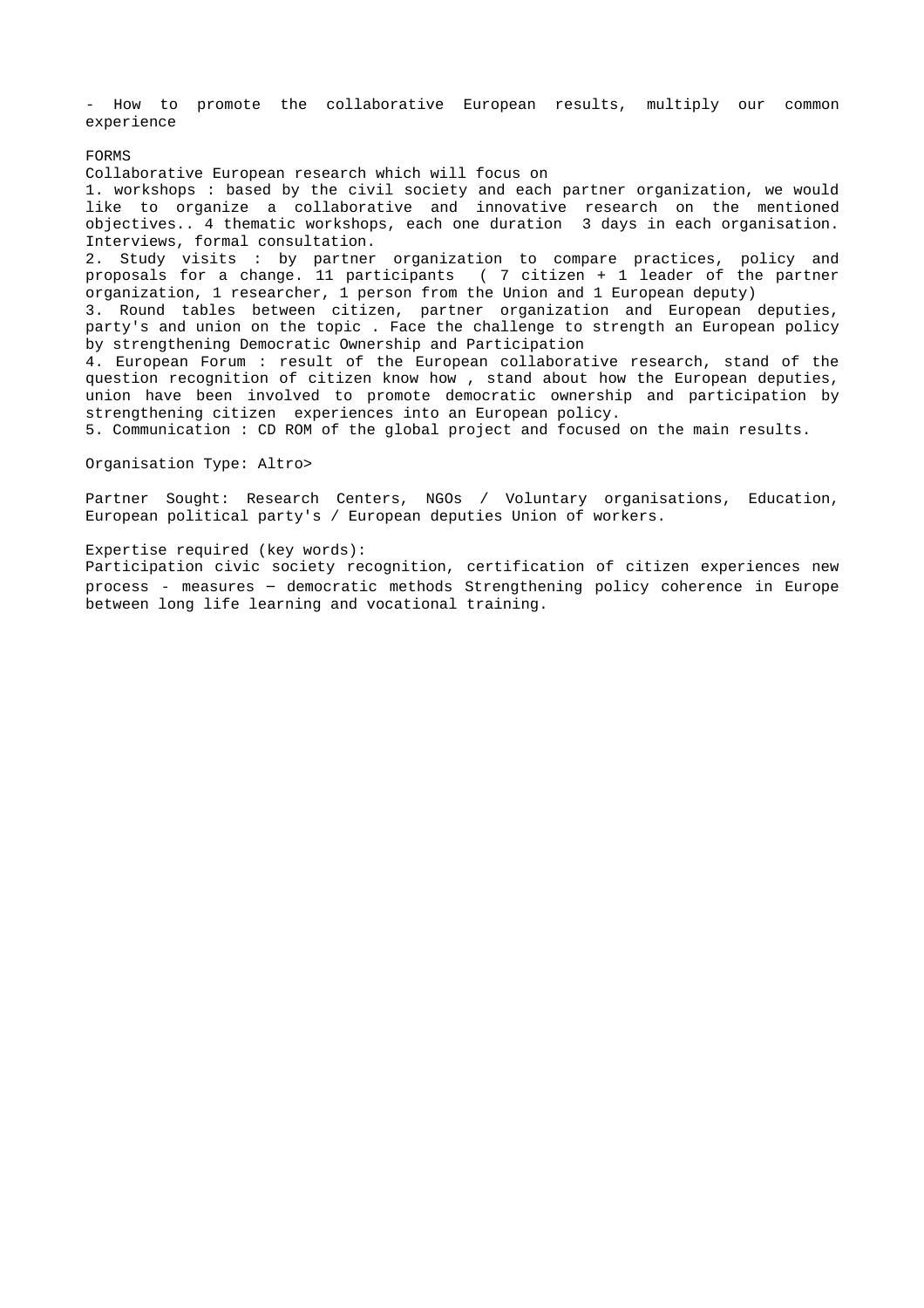Reference n.: **SSH-PT-LCP-2**

Deadline: **22/11/2007** 

Programme:

**Project Title**: Interactions between knowledge, economic growth and social wellbeing

Financial Scheme:

Description: Knowledge management became an imperative nowadays, because only those societies and companies that innovate the knowledge are able to deal with competition and to achieve economic growth. Knowledge represents intellectual capital and is inseparable to people; together with technologies and finances, it makes the basis of successfulness. Once earned, knowledge has to grow; therefore the need for life-long learning arose. Formerly, the work and the capital have been taken as basic factors of production, while the knowledge has the priority today in those societies that want to achieve or retain their welfare: it became impossible to invest into technologies, but not into the people.

Knowledge is a specific resouce that, in contrary to the others, cannot be exhausted by use, but grows. Today, knowledge along with ideas and information, represents a key factor of economic growth and success at market. Therefore, strategic advantages of an organisation, region or a state, are reflected through their abilities to develop and use the knowledge. Knowledge is very important for offering different kind of services that follow up new, networked system of production and sales.

Knowledge management is targeted, systematic business activity that has been arisen to the levels of strategic business today, and which basic purpose is to clarify and organise information necessary for communications in order to enhance performances of employees and overall competitiveness of a company. Knowledge cannot be separated from education, which could be both formal and informal. Furthermore, knowledge could be explicit or implicit. The choice of the type of knowledge and education could be influenced by economic factors and numerous cultural elements as well. Another important classification of education is related to workplace and the education gained elsewhere. Sometimes, a gap known as "overeducation" or "under-education" can arise. Labour markets undergo to radical changes because of dominant influence of knowledge economy, in which ideas and different forms of creative knowledge are in the heart of innovation and economic growth. A majority of workforce is involved not only in physical production and distribution of material goods, but in their design, technology development, marketing, sales and maintenance.

Such workers could be recognised as "workers with knowledge". Research conducted under this project should point out possible interactions of knowledge with labour market and to investigate which changes on labour market are necessary to achieve larger economical efficacy.

Making an environment that is open to learning and achieving new knowledge, enhancing mobility and exchange, and re-organizing the educational system to facilitate the economical recovery of the country, are essential. Increasement of productivity will be based upon the knowledge, which is related to information and flexible management. In post-socialistic countries, it is important to start from the educational system, which should lead to increasing of productivity and therefore contribute to welfare of a country through the transfer of knowledge, continuing education and overall transformation of a society.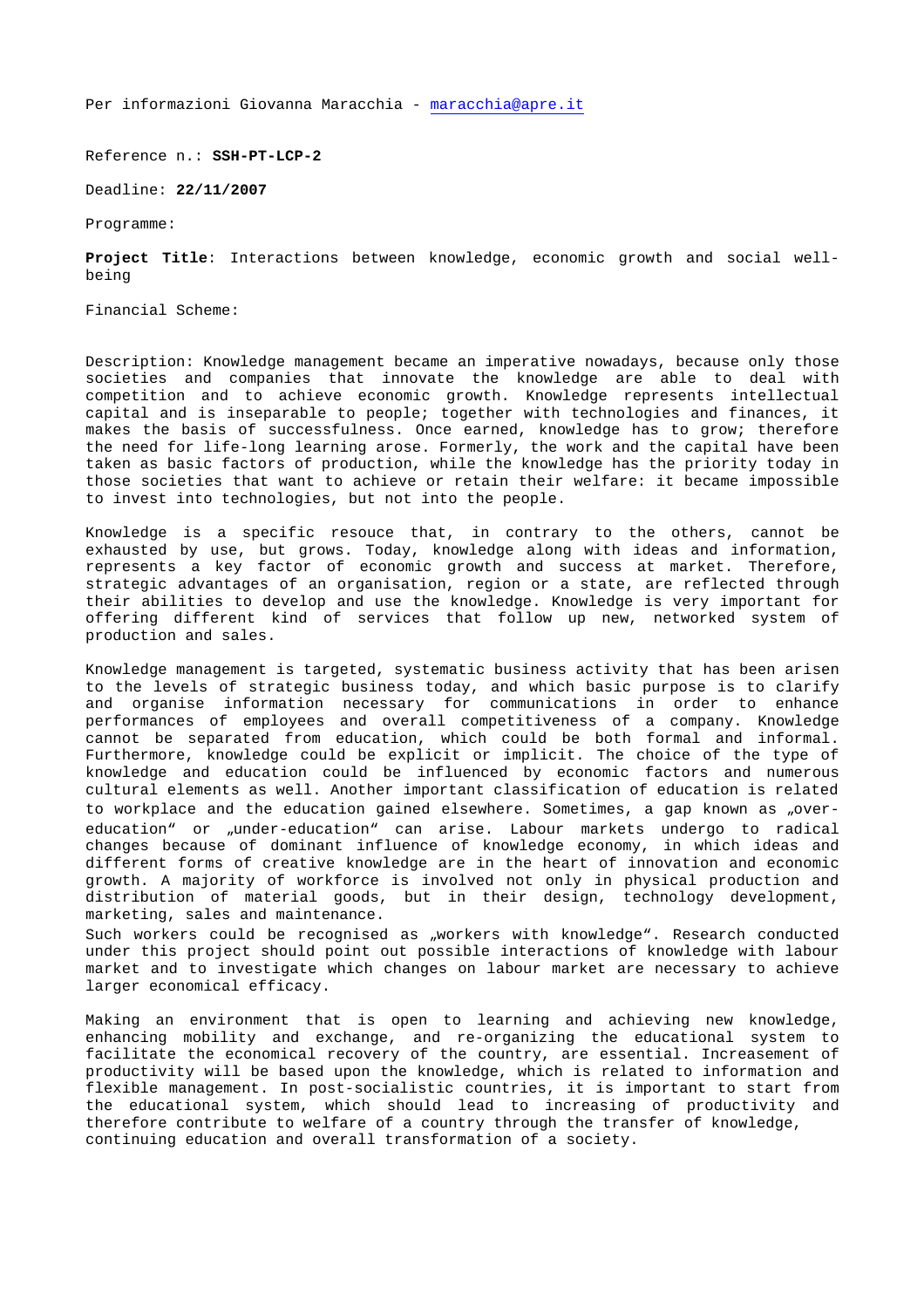How efficient and expensive the existing educational systems are? Should they be reformed, what should be changed, especially in those countries that transform their economical systems? An important dilemma still exists: would the information technologies individualize the work process, or reduce the need for workforce?

The questions that would be arisen from this investigation, will be related to Serbian example, along with eventual comparison to European Union countries.

Organisation Type: Centro di Ricerca

Partner Sought: Any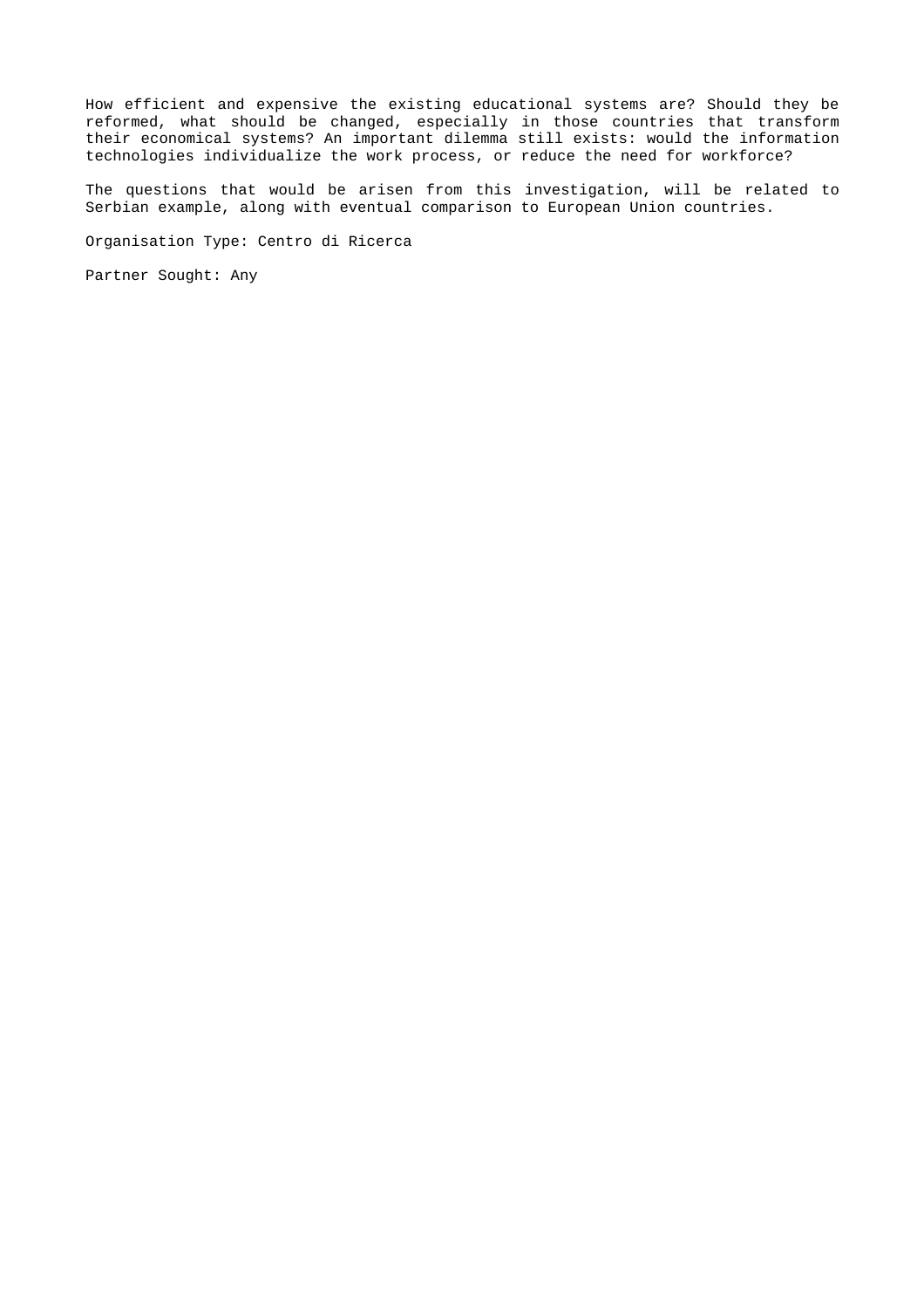Reference n.: **SSH-EU-SMCP-3**

Deadline: **15/11/2007**

Programme:

Project Title: Participation and Exclusion: In Search of the Patterns of Social, Political, and Legal Attitudes in the EU Member States

Financial Scheme:

Description: Our project has an interdisciplinary character. It is aimed at scholars from the fields of social, political, and legal thought as well as opinion poll institutions, government and non-government organizations which deal with the implementation of the findings concerning participation and exclusion.

Our project is a comparative one. It implies the analyses of the data collected in various social groups in different political settings.

Particularly important are the comparisons between the old and new EU member states. Given the wide dimension of our project two coordinators are necessary – one for the old member states and one for the new ones. We are ready to assume the responsibilities of the coordinator for the new member states but we do expect one of our partners to coordinate the other part of the project.

The aim of the project is to analyze social, political, and legal attitudes of EU politicians, civil servants, civil society members, and ordinary citizens. These attitudes take a behavioral dimension. They are to be found in social discourse which will constitute the hard core of our research interest. It is in this discourse that two alternative sets of attitudes are to be discovered. First, there are attitudes shaping what we call, following Karl Popper, open society which implies dialogue, negotiations, and compromise. As such, they advance participation in emocratically structured civil society. Second, there are attitudes responsible for close society which includes nationalism, religious fundamentalism, and homophobia. As such, they lead to exclusion or, indeed, self-exclusion from democratically structured civil society. These two kinds of attitudes also take a declarative dimension which should confirm, in form of opinion polls, the findings of our research on social discourse.

Our project implies a close cooperation with government and non-government organizations at regional, national, and European level. We will organize conferences, prepare publications, launch internet campaigns concerning the problems of civic participation and the challenges of social exclusion. This should lead to formulating legislative postulates and political solutions addressed to both parliamentarians and local authorities and encouraging civil society institutions (including trade unions, business associations, and minority organizations) to act their behalf.

#### Organisation Type: Università

Partner Sought: We call for research institutions, in the old as well as new EU member states, ready to collaborate in the Seventh Framework Programme in search of the reasons for civic participation and social exclusion. We assume that these reasons contain a whole range of ideological motivations for acceptance or rejection of democratic institutions.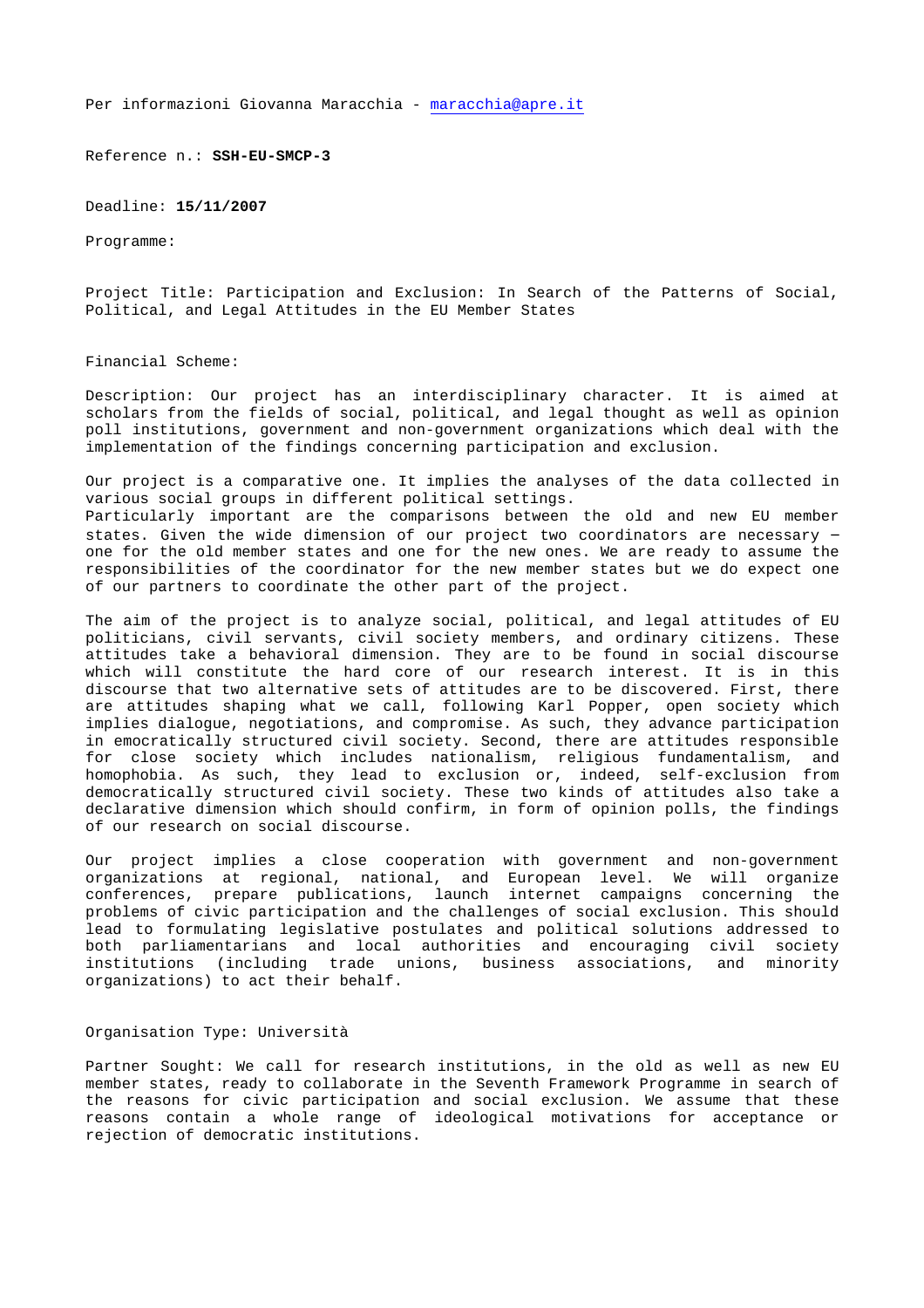Reference n.: **SSH-EU-LCP-2**

Deadline: **07/09/2007** 

Programme:

Project Title: THE INTERNATIONALISATION OF SERVICES AND THEIR INTERFACES WITH MANUFACTURING

Financial Scheme:

**Description**: This project aims at researching the consequences of the current shift in the economy and in FDI towards services. We want to understand the international networks that are emerging in the production of services and to explore the relationships and the interfaces between services and manufacturing. This project examines the interplay between the increased internationalization of business services, its relationship to manufacturing and the implications for the competitiveness of the European industries. The project will highlight the significant implications that the internationalization of services can have for country and region competitiveness. The expected result of the project will show that the linkages between manufacturing and services, often seen as independent activities, are crucial factors for competitiveness in global markets. We will make use of case studies and survey data from several countries to identify<br>the trends, characteristics and drivers that account for increasing the trends, characteristics and drivers that account for increasing internationalization of services. What are the likely consequences of this economic shift at the level of firms, namely, which management models will be more adequate, how can firms develop strategies for interfacing services and manufacturing, and, finally, how can they best manage people in a service-based economy.

Organization Type: Università

Partner Sought: Any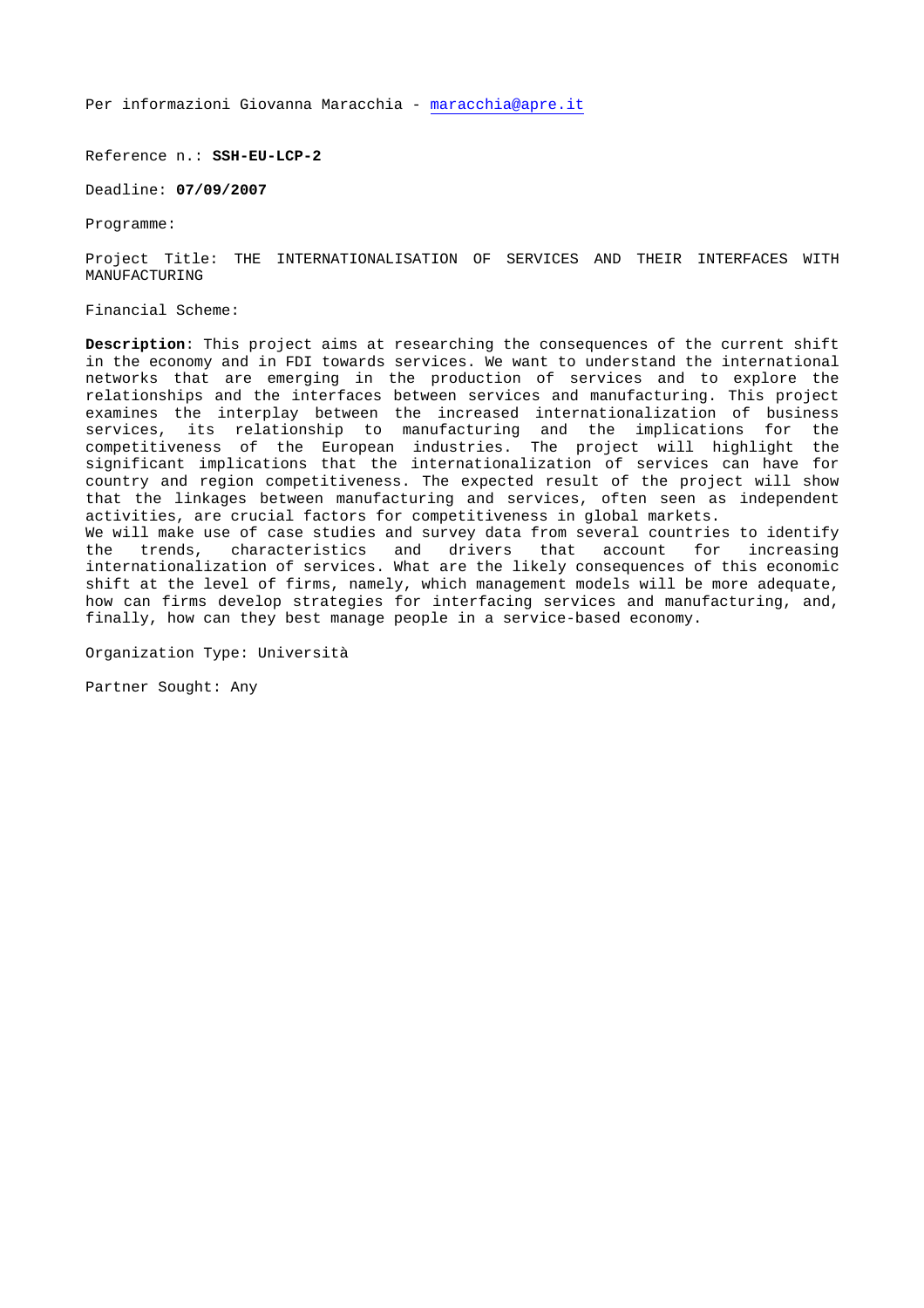## **1) Collaboration offered:**

## **Activity: 8.1 and 8.2**

#### **Area: SSH-2007-1.1.1 and SSH-2007-2.1.1 Topic:**

1.1.1. Interactions between knowledge, economic growth and social well-being

2.1.1. Analysing comparing and evaluating the various societal models in a medium to long-term perspective **Description of expertise related to the topic:** socio-economic analysis at any level (micro, macro, appliedeconometric, policy)

## **Target Partner sought**

**Type:** (Specify: Research centre, University, SME, enterprise, local agency or authority…) any country **Expertise:** (Specify key words) economics of environmental and natural resources, agricultural economics, micro-economics, econometrics, public policy, non-market valuation

**Interested Organisation's Details Name:** Athens University of Economics and Business **Region:** Athens, Greece **Address:** 76, Patission Street, Athens 104 34, Greece

**Contact Person Name:** Phoebe Koundouri **Title:** Prof. Dr. **Main department/ faculty/ institute/ laboratory:** Department of International and European Economic Studies, Athens University of Economics and Business **Webpage:** http://www.aueb.gr/deos/gr/kountouri.html **E-mail address:** pkoundouri@aueb.gr **Telephone:** 0030 210 8203455

## **2) Collaboration offered:**

**Theme:** Regional, territorial and social cohesion **Activity:** Collaborative research projects (small or medium-scale focused projects) **Sub-activity:** Coordination and Support Actions aiming at coordinating research activities and policies **Area:** 8.2.2 **Topic:** SSH-2007-2.2.1, SSH-2007-2.2.2

**Key words:** Regional development challenges in an evolving international context **Expiry Date of collaboration offer:** Collaboration offers should be sent until the middle of November 2007

**Contact Person Name:** EVIS QAJA **Title:** Candidate of doctor **Main department/ faculty/ institute/ laboratory:** Aristotle University of Pedagogic Faculty Webpage: **E-mail address:** evisqaja@msn.com **Telephone:** 2310 203183, 6978311814

## **3) Collaboration offered:**

**Theme:** 8- SOCIOECONOMIC SCIENCES AND HUMANITIES

**Activity:** 8.1 GROWTH, EMPLOYMENT AND COMPETITIVENESS IN A KNOWLEDGE SOCIETY: THE EUROPEAN CASE **Sub-activity: Area:** 8.1.1 CHANGING ROLE OF KNOWLEDGE THROUGHOUT THE ECONOMY **Topic:** SSH -2007-1.1.1. INTERACTIONS BETWEEN KNOWLEDGE, ECONOMIC GROWTH AND SOCIAL WELL BEING **Area:** 8.1.2. STRUCTURAL CHANGES IN THE EUROPEAN KNOWLEDGE ECONOMY AND SOCIETY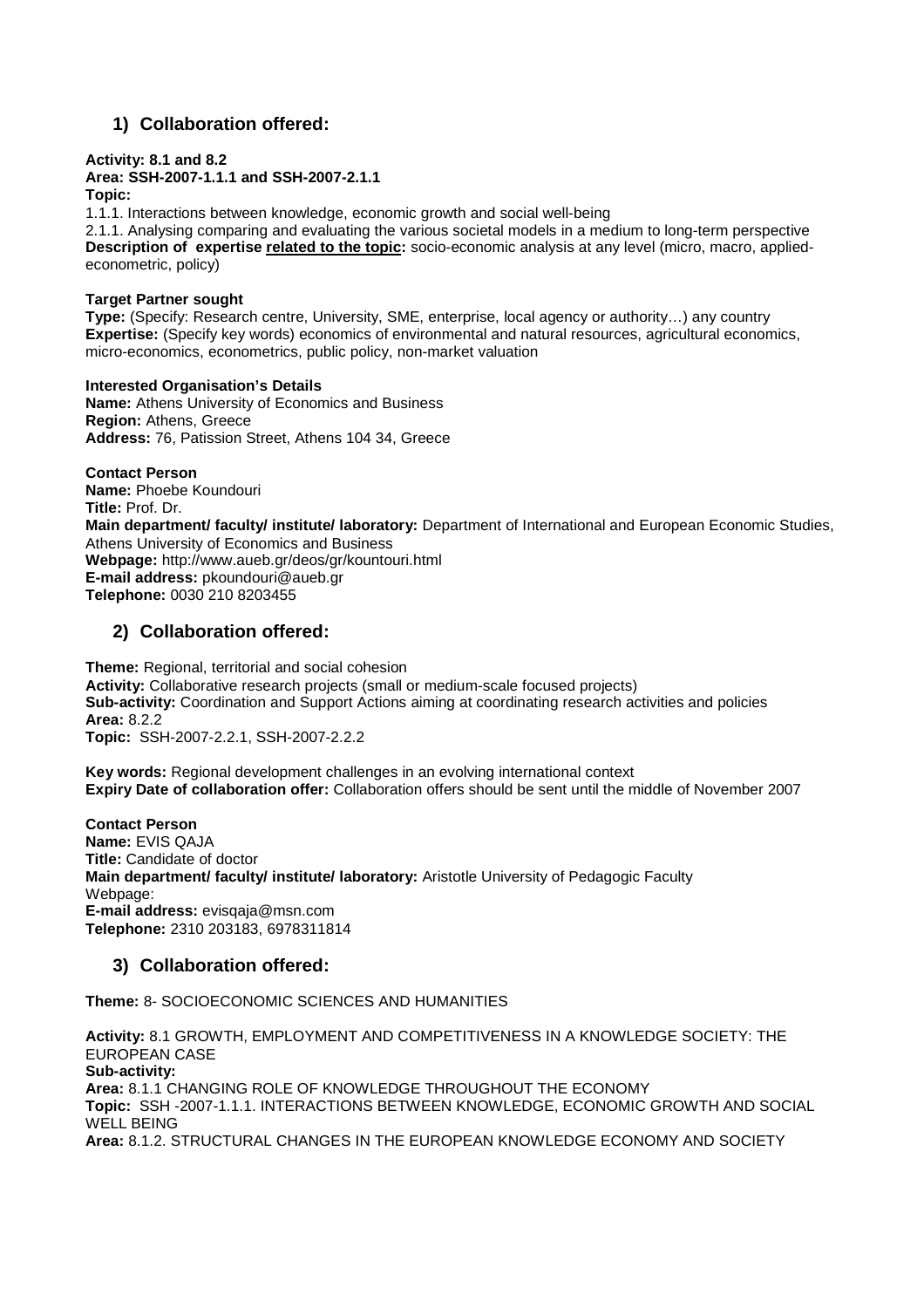**Topic:** SSH-2007-1.2.1 GLOBALISATION AND ITS INTERACTION WITH THE EUROPEAN ECONOMY

**Activity:** 8.2. COMBINING ECONOMIC, SOCIAL AND ENVIRONMENTAL OBJECTIVES IN A EUROPEAN PERSPECTIVE: PATHS TOWARDS SUSTAINABLE DEVELOPMENT **Sub-activity: Area:** 8.2.1. SOCIOECONOMIC DEVELOPMENT TRAJECTORIES **Topic:** SSH-2007-2.1.1. ANALYSING, COMPARING AND EVALUATING THE VARIOUS SOCIETAL MODELS IN A MEDIUM TO LONG TERM PERSPECTIVE **Area:** 8.2.2. REGIONAL, TERRITORIAL AND SOCIAL COHESION **Topic:** SSH-2007-2.2.1. REGIONAL DEVELOPMENT CHALLENGES IN AN EVOLVING INTERNATIONAL CONTEXT

**Activity:** 8.4. EUROPE AND THE WORLD **Sub-activity: Area:** 8.4.3. EUROPE'S CHANGING ROLE IN THE WORLD **Topic:** SSH-2007-4.3.1. EUROPE SEEN FROM OUTSIDE

**Activity:** 8.5. THE CITIZEN IN THE EUROPEAN UNION **Sub-activity: Area:** 8.5.1. PARTICIPATION AND CITIZENSHIP IN EUROPE **Topic:** SSH-2007-5.1.1. DEMOCRATIC "OWNERSHIP" AND PARTICIPATION

**Description of expertise related to the topics:** experience in: collaborative projects participation with Public bodies and companies of the public and private sector, project planning, administrative management, coordination with trans-national partners, management of institutional contacts, organization of international meetings, projects promoting and carrying out actions concerning the field of knowledge, education, innovation, employment, social inclusion and protection of excluded and social vulnerable groups, policy proposals making, designing and applying mainstreaming actions.

**Key words:** Minorities, Migration, Education, Social Policy, Multiculturalism, Culture, Discrimination, Citizenship, Vulnerable Groups, Social Exclusion, Economic Exclusion, Social Inclusion, Scientific Research, Social Research, Regional Development, Society

**Expiry Date of collaboration offer:** Collaboration offers should be sent until the middle of November 2007

#### **Target Partner sought**

**Type:** Research centre, University, SME, enterprise, local agency or authority, NGO **Country:** any country

**Contact Person Name:** ELIAS PEPPAS, OPERATIONS DIRECTOR **Title:** PR.A.K.S.I.S. (PROJECTS OF DEVELOPMENT, SOCIAL SUPPORT AND MEDICAL COOPERATION) **Main department/ faculty/ institute/ laboratory: Webpage: www.praksis.gr E-mail address: e.peppas@praksis.gr Telephone:** 210 5205200

## **4) Collaboration offered**

**Theme:** 8 Socio-economic Sciences and Humanities **Activity:** 8.2. Combining economic, social and environmental objectives in a European perspective: Path towards susainable development

**Area:** 8.2.2. Regional, territorial and social cohesion **Topic:** SSH-2007-2.2.1 Regional development challenges in an evolving international context

#### **Description of expertise related to the topic:**

The Institute of Sociology as lead partner and partner has carried out several national and international projects on regional, urban and rural development in economic, social, environmental and political context. From the late 1960'ies we have carried out surveys in undeveloped regions of Hungary which were focussed on the elaboration of catching-up programs and possibilities of undeveloped areas. We have done several surveys along the border-zones of Hungary, in County Békés (neighboring Romania), in County Vas (neighboring Austria) and in County Baranya (neighboring Croatia) and also made some preliminary studies in smaller regions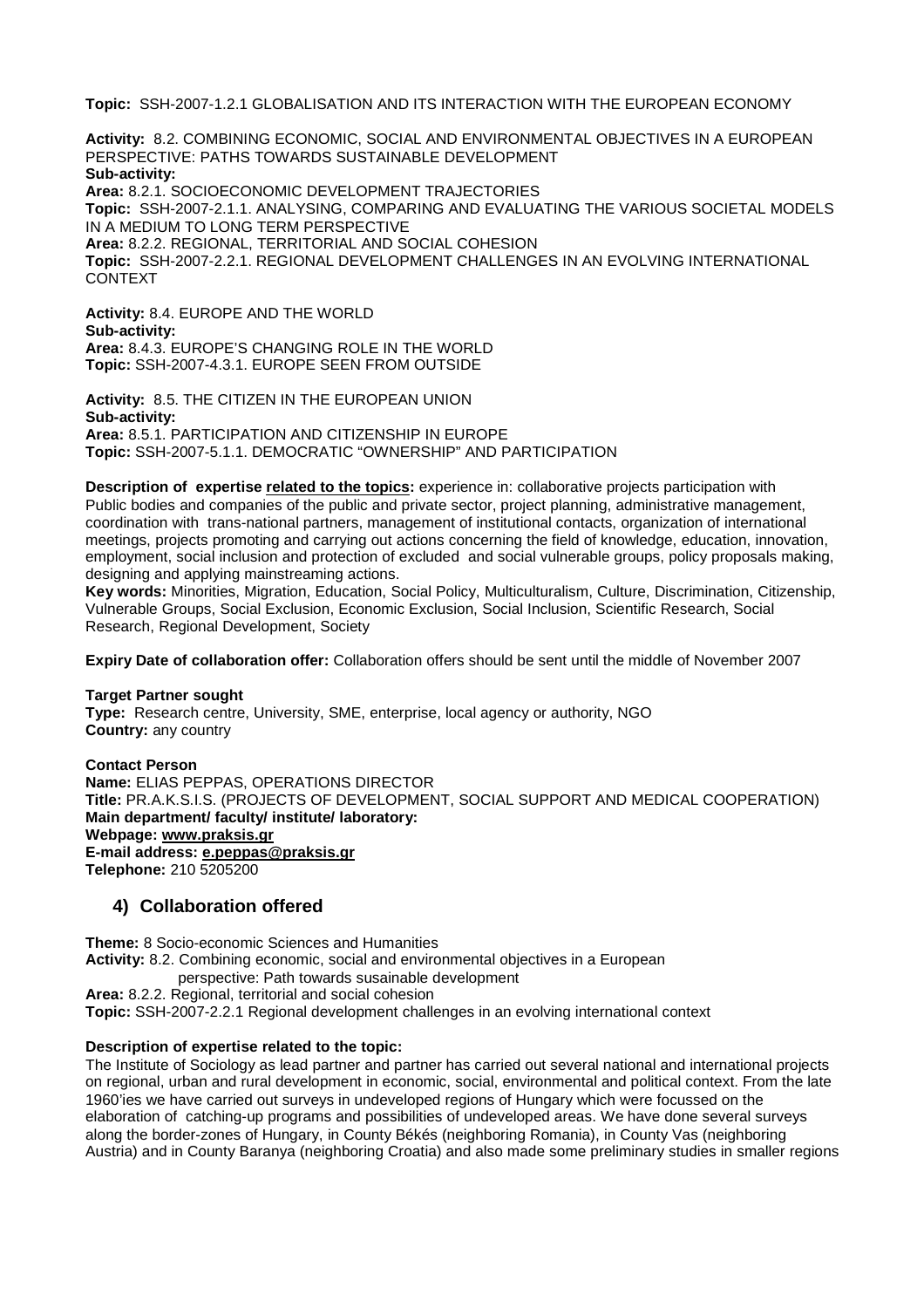neighboring Slovakia. Recently, on the basis of our research experiences we are thinking of the extension of these surveys to the border-zones of the neighboring countries (cross-border projects with one or two of the above mentioned EU and non-EU member countries). The goal of this comparative research is to further develop the economic, social and political and cultural relationships and cross-border co-operation.

**Key words:** cross-border co-operation, regional policy, undeveloped areas, labor migration, education, culture

#### **Possible partners:**

Research Institutes and Departments of Universities in and outside the European Union, especially of the neighboring countries. In economic matters (co-operation of enterprises, tourism, trade) we plan to co-operate with the Budapest Business School.

#### **Contact Person:**

**Name:** Zoltan Karpati **Title:** Ph.D. senior social researcher, Head of Research Group **Main Institute:** Institute of Sociology, Hungarian Academy of Sciences **E-mail address:** h9584kar@ella.hu; karpati.z@chello.hu **Telephone:** 36 1 3759011 ext. 424; 36 1 3258902; 36 30 5250686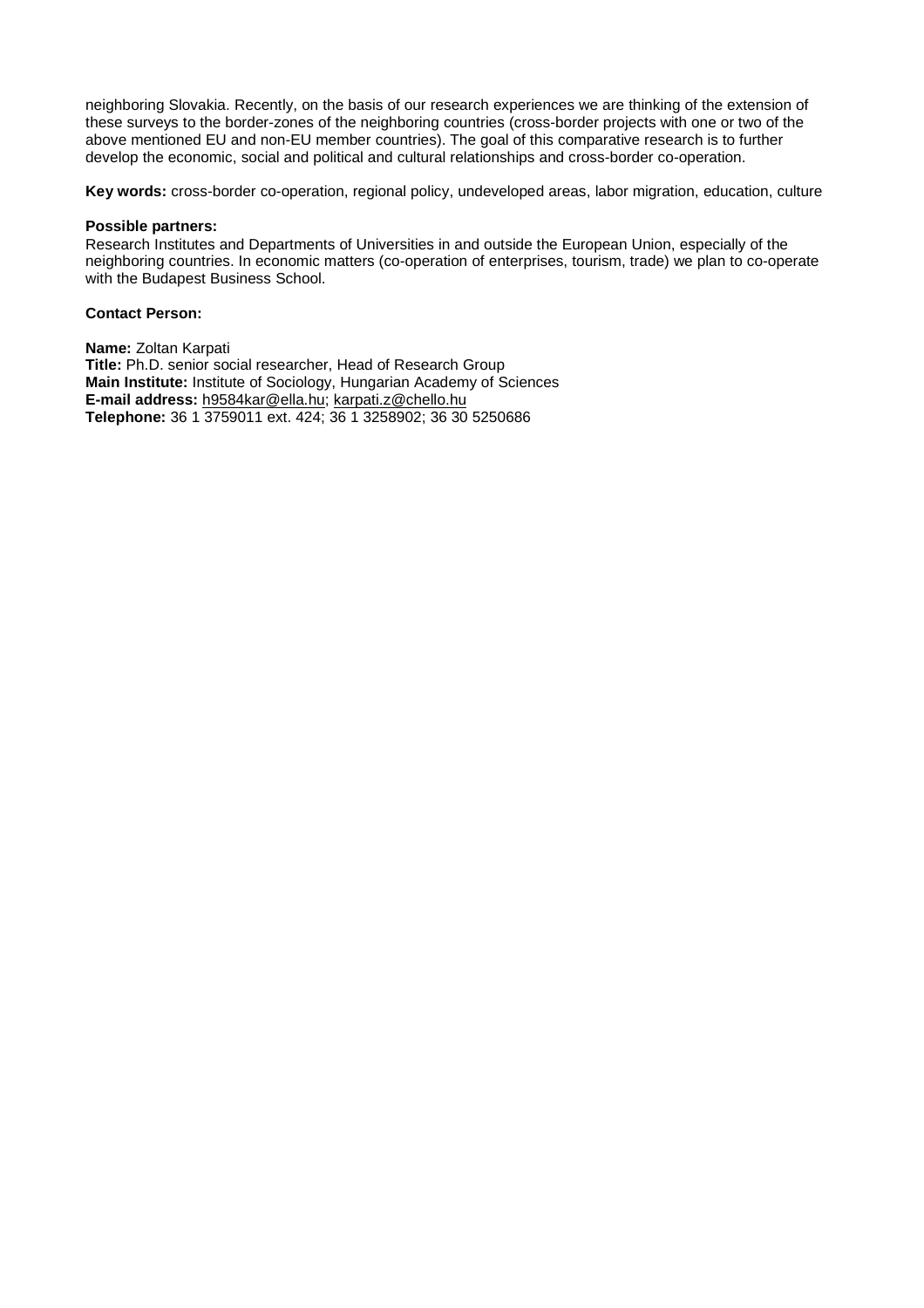**INTERNATIONAL CENTRE FOR BLACK SEA STUDIES (ICBSS)**



## **Expression of Interest for SSH-2007-4.3.2. Multilateralism and the new external relations of the EU**

**Type of organisation:** private non-profit research centre, established in 1998; acknowledged thinktank of the Organisation of the Black Sea Economic Cooperation (BSEC)

General profile: The ICBSS aims to foster multilateral cooperation within the wider Black Sea area and beyond<sup>1</sup> through policy-oriented research and advocacy work. It carries out these activities in a mutually reinforcing dual way: as an independent research and training institute (focusing on knowledge creation and dissemination) and through its institutional role as related body of the BSEC (focusing on policy shaping).

The ICBSS is not limited thematically as long as the activities it pursues contribute to multilateral cooperation among all or some of the countries of the wider Black Sea area. However, it has set some thematic priorities where it has specific expertise namely:

- Black Sea EU Interaction
- Regional Cooperation
- Security and Stability
- Good Governance and Institutional Renewal
- Energy

-

Cooperation in the field of Science and Technology (S&T)

The ICBSS is experienced in the conceptualisation and management of transnational research projects and it regularly produces publications and organises events.

**Specific Expertise:** As a partner, the ICBSS can contribute to any consortium interested in working with the wider Black Sea region a profound knowledge of the area and its cooperation dynamics as well as a wide network of contacts including research institutes and experts and direct access to policy makers at regional and national level. In the framework of this call, the ICBSS could provide expertise on concepts such as ENP (East region), the Black Sea Synergy and on other aspects of multilateral and bilateral cooperation as well as the foreign policies of the countries in the region/EECA.

**Contact person:** Ms. Almuth Wardemann, Development Officer, awardemann@icbss.org **Contact details:** International Centre for Black Sea Studies (ICBSS)

4 Xenophontos Str. 10557 Athens **Greece** Tel: +30 210 324 2321 Fax: +30 210 324 2244 Email: icbss@icbss.org Web: www.icbss.org

<sup>&</sup>lt;sup>1</sup> The member states of the BSEC are: Albania, Armenia, Azerbaijan, Bulgaria, Georgia, Greece, Moldova, Romania, Russia, Serbia, Turkey and Ukraine. Its observers include another seven EU member states and the European Commission.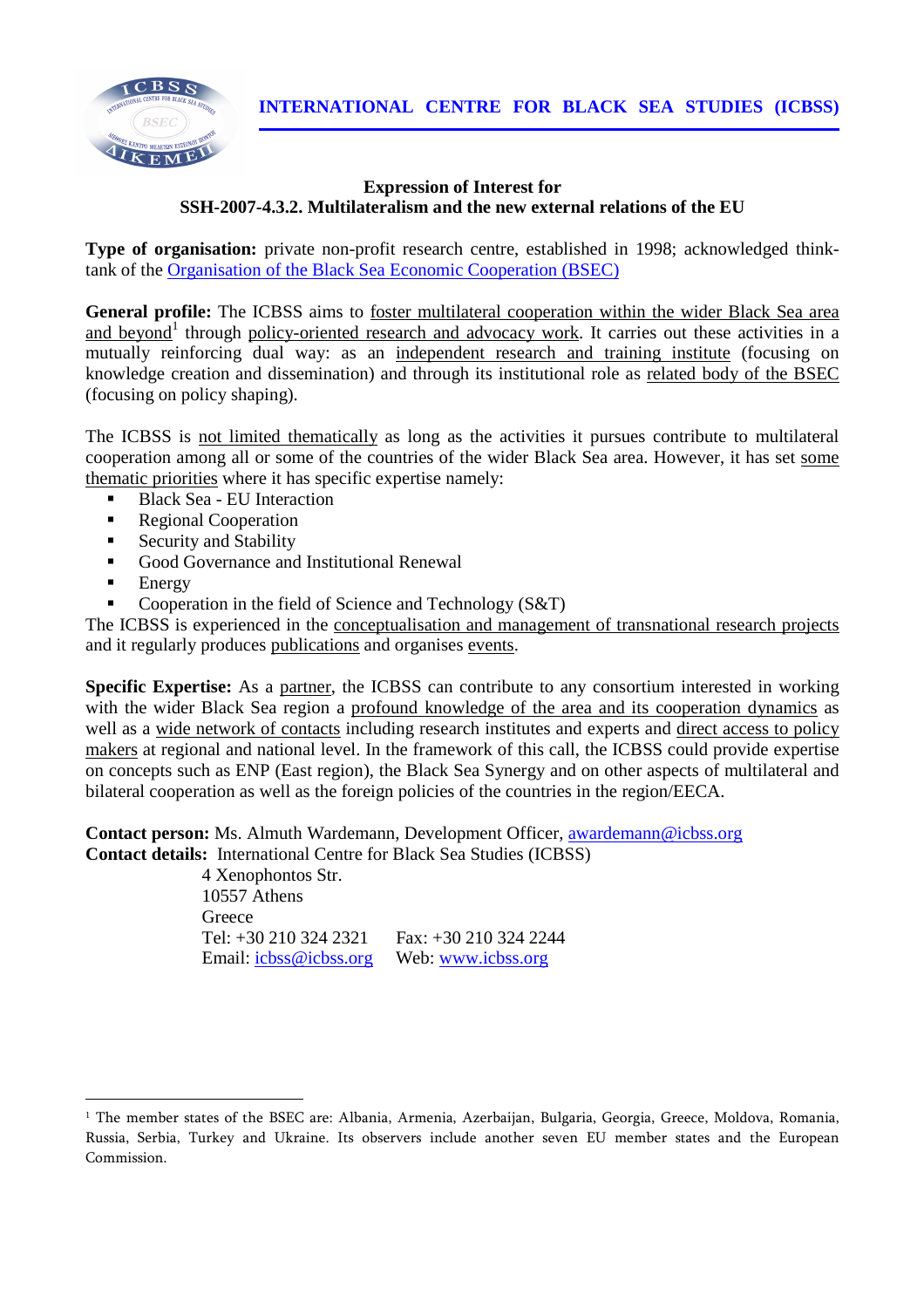# PARTNER PROFILE FORM

| <b>Contact Details</b>                                                              |                                                |                                                                                                    |                                                                                                               |  |
|-------------------------------------------------------------------------------------|------------------------------------------------|----------------------------------------------------------------------------------------------------|---------------------------------------------------------------------------------------------------------------|--|
| <b>Contact Person</b>                                                               | <b>Ph.D Fernando Neves</b>                     |                                                                                                    |                                                                                                               |  |
| <b>Organization Name</b>                                                            |                                                | Instituto Politécnico da Guarda (IPG)                                                              |                                                                                                               |  |
| <b>School</b>                                                                       |                                                | Escola Superior de Tecnologia e Gestão                                                             |                                                                                                               |  |
| <b>Department</b>                                                                   |                                                |                                                                                                    | UDI/IPG - Investigation Unit of IPG (Unidade de Investigação                                                  |  |
|                                                                                     | para o desenvolvimento do Interior - IPG)      |                                                                                                    |                                                                                                               |  |
| <b>Address</b>                                                                      |                                                | Av. Dr. Francisco Sá Carneiro, 50                                                                  |                                                                                                               |  |
|                                                                                     | Guarda                                         |                                                                                                    |                                                                                                               |  |
| <b>Post Code</b>                                                                    | 6300-559                                       | <b>Country</b>                                                                                     | Portugal                                                                                                      |  |
| Tel.                                                                                | +351271220111                                  | Fax                                                                                                | +351271222690                                                                                                 |  |
| <b>Email</b>                                                                        | fneves@ipg.pt                                  |                                                                                                    |                                                                                                               |  |
| <b>Department Web</b>                                                               | www.ipg.pt                                     |                                                                                                    |                                                                                                               |  |
| <b>Address</b>                                                                      | http://www.estg.ipg.pt/                        |                                                                                                    |                                                                                                               |  |
|                                                                                     | http://www.estg.ipg.pt/departamento.asp?dep=1  |                                                                                                    |                                                                                                               |  |
| <b>Short Profile of Department:</b>                                                 |                                                |                                                                                                    |                                                                                                               |  |
| Investigation Group in Management and Economy: PhD Baía (Principal Investigator)    |                                                |                                                                                                    |                                                                                                               |  |
| Department of Management and Economy is responsible for Accounting,                 |                                                |                                                                                                    |                                                                                                               |  |
| Management, Human Resources Management, and Marketing undergraduate                 |                                                |                                                                                                    |                                                                                                               |  |
| courses. This department is organized in different investigation groups coordinated |                                                |                                                                                                    |                                                                                                               |  |
| by one main researcher, so the connections may be established and duplications      |                                                |                                                                                                    |                                                                                                               |  |
| may be avoided. The teachers of this department have several academic and           |                                                |                                                                                                    |                                                                                                               |  |
| investigations projects with enterprises and institutions in Social Sciences area.  |                                                |                                                                                                    |                                                                                                               |  |
| There are thirty teachers and they have at least a Master degree, which permits a   |                                                |                                                                                                    |                                                                                                               |  |
| broader interdisciplinary, solid and coherent education activities within the       |                                                |                                                                                                    |                                                                                                               |  |
| department, specially when complement with the extracurricular activities such as   |                                                |                                                                                                    |                                                                                                               |  |
| workshops and conferences.                                                          |                                                |                                                                                                    |                                                                                                               |  |
|                                                                                     |                                                | <b>Expertise Offered</b>                                                                           |                                                                                                               |  |
| Keywords specifying the expertise                                                   |                                                |                                                                                                    | Multi-disciplinary approach, methodologies,                                                                   |  |
|                                                                                     |                                                | quality, logistic, econometric models,                                                             |                                                                                                               |  |
|                                                                                     |                                                |                                                                                                    | operations management, finance,                                                                               |  |
|                                                                                     |                                                |                                                                                                    | accounting, economics, innovation, social<br>and cultural traits, consumer behavior, and                      |  |
|                                                                                     |                                                |                                                                                                    |                                                                                                               |  |
| Main researchers (academic degree,                                                  |                                                |                                                                                                    | green attitude<br>PhD Amândio Baía; PhD Ascensão Braga;                                                       |  |
| name, surname)                                                                      |                                                |                                                                                                    | PhD Constantino Rei; PhD Fátima David;                                                                        |  |
|                                                                                     |                                                | PhD Fernando Santos; PhD Manuela                                                                   |                                                                                                               |  |
|                                                                                     |                                                | Natário; PhD Teresa Paiva                                                                          |                                                                                                               |  |
| Experience in cooperation and                                                       |                                                |                                                                                                    | Enterpreneurship development projects in                                                                      |  |
| partnership                                                                         |                                                |                                                                                                    | national and transnacional basis, projects of                                                                 |  |
|                                                                                     |                                                |                                                                                                    | studies in regional cooperation (Interreg) to<br>promote development, enterpreneureship and                   |  |
|                                                                                     |                                                |                                                                                                    | evaluation of politics defined.                                                                               |  |
| Projects (Title of project, source of funds,                                        |                                                |                                                                                                    | Participation in several projects: (examples) Study of                                                        |  |
| duration)                                                                           |                                                |                                                                                                    | products and productivity in Cova da Beira - Portugal<br>to sustain investments on agricultural corporations, |  |
|                                                                                     |                                                | 1988 (PIDR/CB); Economic Regional Accounting,                                                      |                                                                                                               |  |
|                                                                                     |                                                | Modelling and statistical information of Cova da Beira -                                           |                                                                                                               |  |
|                                                                                     |                                                | Portugal, 1998-1999, (CEDR/UBI; PIDR/CB, JNICT;<br>Fundação Luso Americana); Consumer Behavior and |                                                                                                               |  |
|                                                                                     |                                                | Recycling Attitudes, 2000 (Sociedade Ponto Verde);                                                 |                                                                                                               |  |
|                                                                                     | BIInova(EQUAL) promoting entrepeneurship among |                                                                                                    |                                                                                                               |  |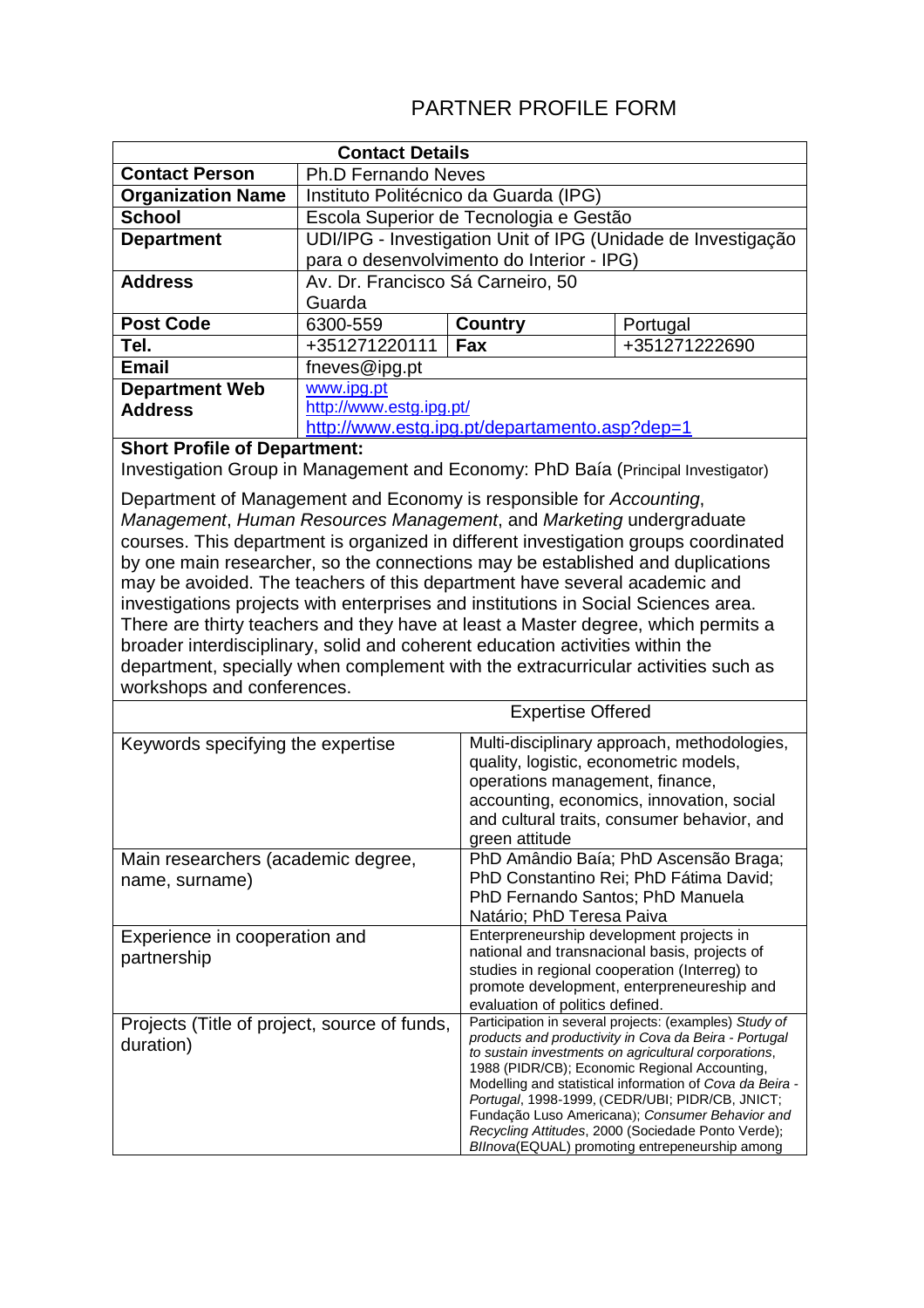| students in Portugal; Proenterprise<br>(EQUAL)Transnational Cooperation development;<br>Beira Interior Norte. Provincia de Salamanca<br>valorizing the History and conquer the future<br>(Interreg); Youth, Consuming and globalization -<br>International Comparative study UNIDE-ISCTE - 2000<br>a 2005; Rede Pandora – promoting the equality rights<br>and creating employemnt among interregional areas |
|--------------------------------------------------------------------------------------------------------------------------------------------------------------------------------------------------------------------------------------------------------------------------------------------------------------------------------------------------------------------------------------------------------------|
| (Interreg);                                                                                                                                                                                                                                                                                                                                                                                                  |

| <b>Expectations</b>    |                                                                                       |  |
|------------------------|---------------------------------------------------------------------------------------|--|
| <b>Call Identifier</b> |                                                                                       |  |
| <b>Deadline</b>        | 29th November 2007                                                                    |  |
| Area                   | 8.1.1.1 Interactions between knowledge, economic growth<br>and social weel-being      |  |
|                        | 8.1.1.3 Impact of Internationalisation on Europe's research<br>and innovation systems |  |
|                        | 8.3.3.1 Cultural interactions and multiculturalism in European<br>socities            |  |
|                        | 8.4.2.1 Conflicts and peace                                                           |  |
|                        | 8.5.2.1 Histories and identities - articulating national and<br>European identities   |  |

| Instruments: |                                        |  |
|--------------|----------------------------------------|--|
|              | Collaborative Research Projects (CP)   |  |
|              | Large scale integrating projects       |  |
|              | Small or medium scale focused projects |  |
|              | Network of Excellence (NoE)            |  |
|              | Coordination and Support Action (CSA)  |  |
|              | <b>Specific Project for SMEs</b>       |  |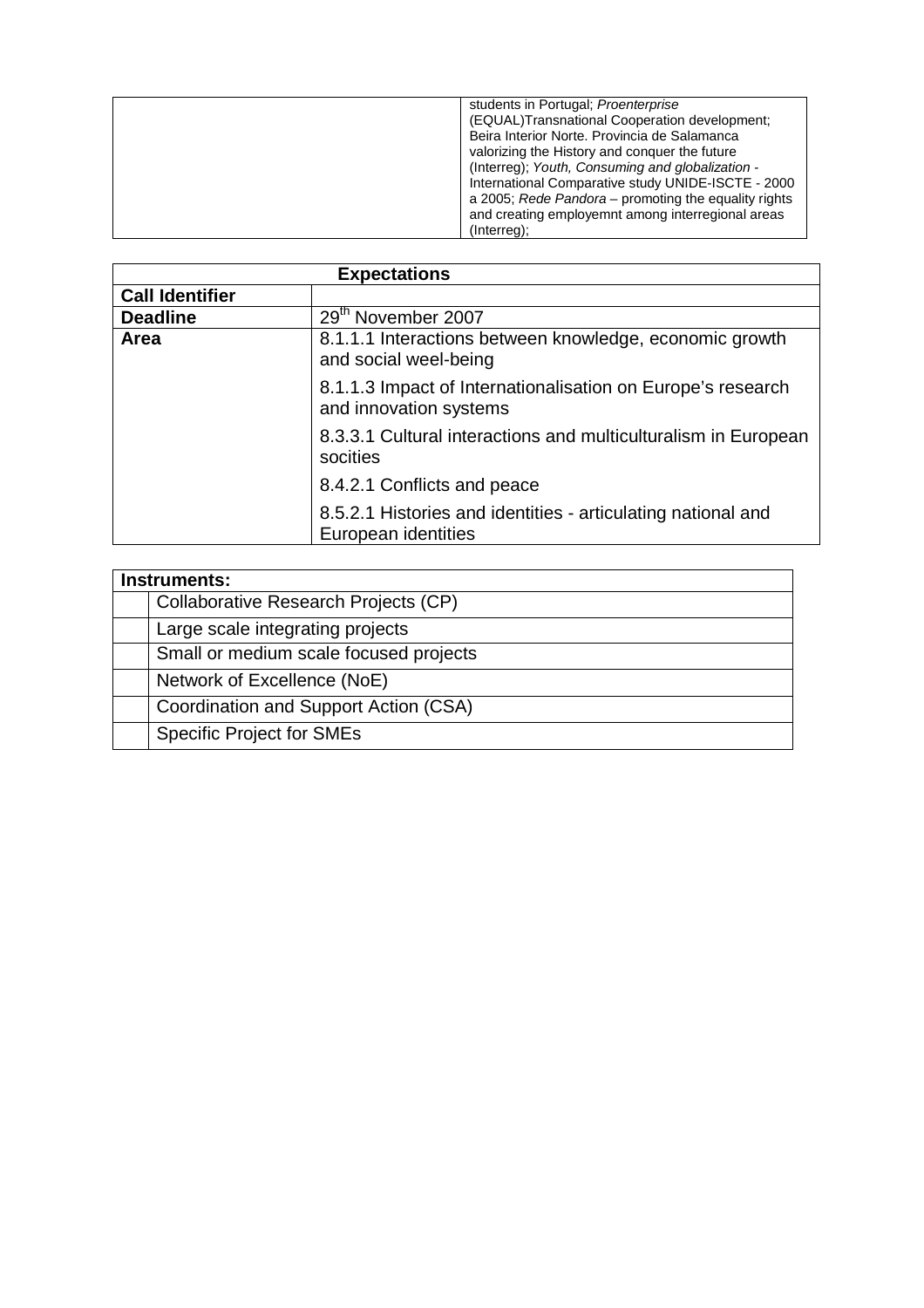# **Seventh Framework Programme**

# **(FP7)**

# *SSH Work Programme*

Expression of Interest

**Submitted by** 

*Centre for Criminal Justice School of Law University of Limerick Limerick Ireland* 

## **CALL IDENTIFIER**

Call Identifier: **FP7-SSH-2007-1** 

Activity 8.4.2: *Conflicts, Peace and Human Rights*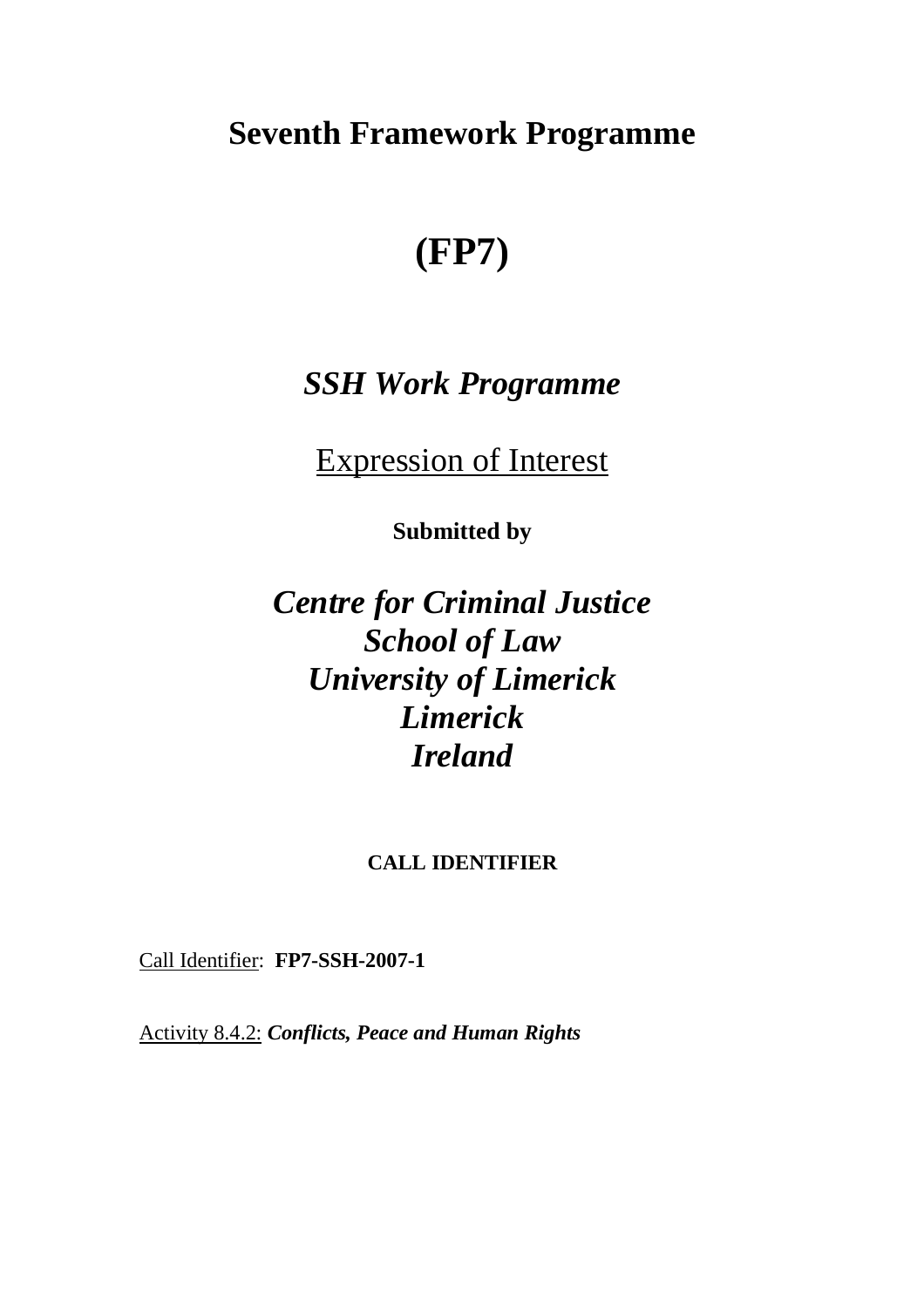# **RESEARCH EXPERTISE**

The School of Law at the University of Limerick established the Centre for Criminal Justice in 1997 as a centre of excellence for research in criminal law and criminal justice. The ethos of the Centre is to foster the development of a rich and diverse body of independent and collaborative research on crime and criminal justice that will be of benefit to policy-makers, practitioners, academics, and the general public.

The Centre boasts a wide-range of research expertise including:

- > Legal and policy issues in the development of cross-border cooperation between police, prosecutors and judicial authorities in Europe.
- > Legal and policy issues associated with the approximation of criminal laws in Europe.
- > Legal and policy issues in police governance, ethics and accountability.
- > European criminal law.
- > Promoting human rights values in policing, the criminal trial and sentencing.
- > Legal and policy issues in the development of the general principles of criminal law in response to political, social, environmental and technological change in common law and civil law jurisdictions.
- > Legal and policy issues in the use of the confiscation of criminal assets and other civil processes as tools to combat organised crime and terrorism.
- > Legal and policy issues in striking and maintaining a balance between human rights/rule of law in the use of emergency powers and anti-terrorist measures.
- > Legal and policy issues associated with juvenile justice

While the Irish criminal justice system provides much of the research focus, particular attention is devoted to how Ireland contributes to and is affected by European and international cooperation in criminal justice matters. The issues that arise in the Irish criminal justice system are not necessarily unique to this jurisdiction and it is essential to assess how European jurisdictions deal with these issues. Collaboration with partner EU institutions is envisaged to address European security issues where criminal justice expertise would provide an integral part of possible solutions.

The Centre boasts two professors, four full-time lecturers, a research officer and five Ph.D. students, three of whom have been awarded prestigious Government of Ireland scholarships funded by the Irish Research Council for the Humanities and Social Sciences.

# **CONTACT DETAILS**

**Professor Paul McCutcheon Professor Dermot Walsh Dr Gerard Coffey**  Head, School of Law Director, Centre for Criminal Justice Research Officer University of Limerick University of Limerick Centre for Criminal Justice Limerick Limerick School of Law Ireland Ireland University of Limerick

Limerick Ireland

Tel: +353 61 202147 Tel: +353 61 202533 Tel: +353 61 202574 Fax: +353 61 202417 Fax: +353 61 202417 Fax: +353 61 202417 Email: paul.mccutcheon@ul.ie Email: dermot.walsh@ul.ie Email: ger.coffey@ul.ie

**Website Address:** School of Law, University of Limerick: http://www.law.ul.ie/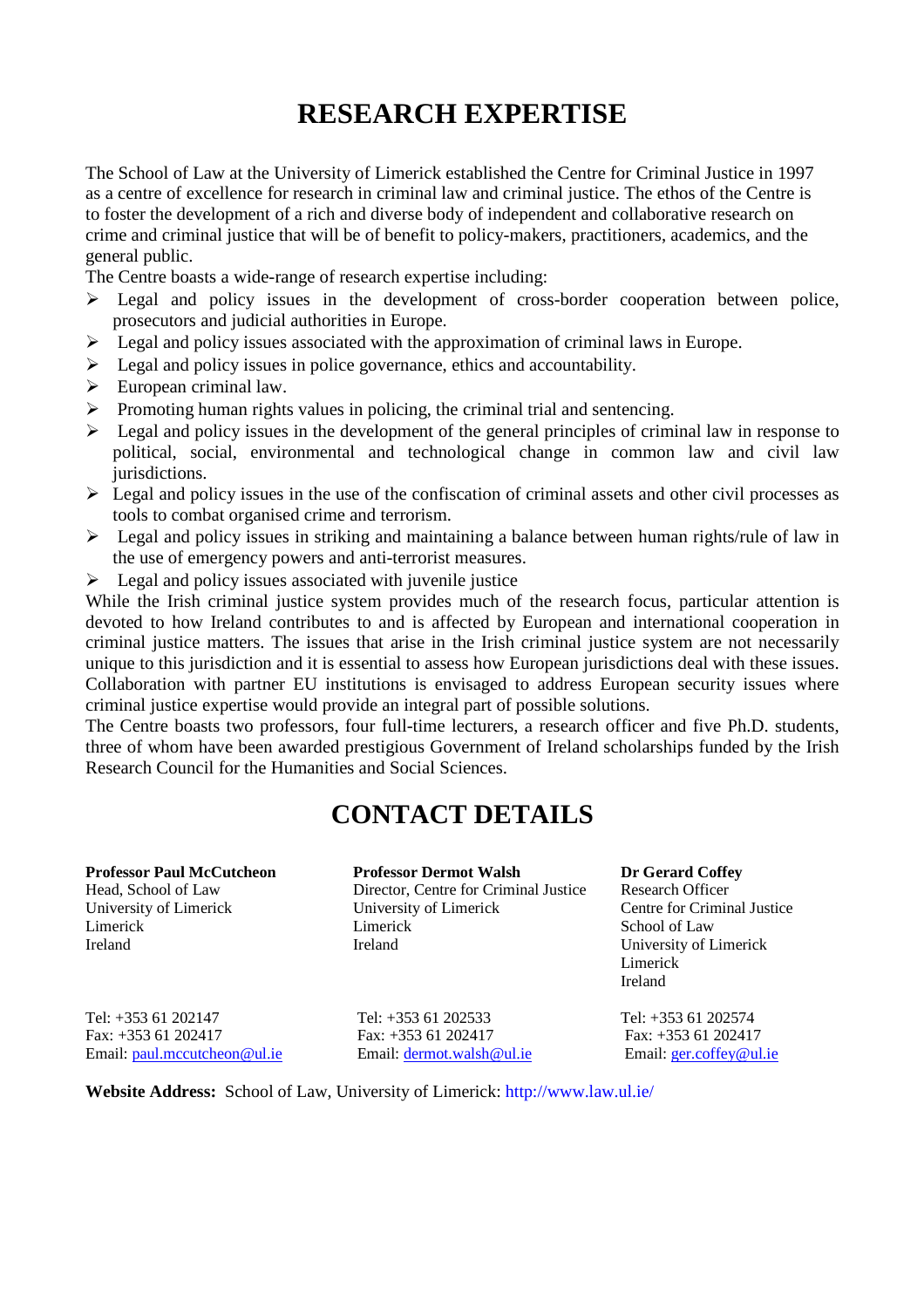# Partner Search for 7FP

| :: Partner Search                                                                                                                       |
|-----------------------------------------------------------------------------------------------------------------------------------------|
| <b>Please specify:</b>                                                                                                                  |
| I offer my expertise to <b>participate as a PARTNER</b> in a project                                                                    |
| <b>Reference:</b>                                                                                                                       |
|                                                                                                                                         |
| $\alpha \rightarrow \alpha$                                                                                                             |
| :: Contact Person                                                                                                                       |
| Name: Sarantos Psycharis Title: Dr.                                                                                                     |
| Main department/ faculty/ institute/ laboratory: Lecturer -Department of Education-University of                                        |
| the Aegean                                                                                                                              |
|                                                                                                                                         |
| Webpage: http://www.rhodes.aegean.gr/ptde/personel/psycharis.aspE-mail address: sarpsy@otenet.gr<br>Telephone: +306977681075            |
|                                                                                                                                         |
| :: Collaboration offered                                                                                                                |
| Theme: 8, Socio-economic Sciences and Humanities                                                                                        |
| Activity: 8.2 Combining economic, social and environmental objectives in a European perspective:                                        |
| paths towards sustainable development                                                                                                   |
| Sub-activity:                                                                                                                           |
| Area 8.2.1: Socioeconomic development trajectories                                                                                      |
|                                                                                                                                         |
| Topic: SSH-2007-2.1.1. Analysing, comparing and evaluating the various societal models in a medium to long-term                         |
| perspective                                                                                                                             |
| Description of expertise related to the topic:                                                                                          |
|                                                                                                                                         |
| Much knowledge and research on research on Physics connected to Information and Communication Technologies(ICT)                         |
| and teachers training.<br>Involved in European issues on teacher training as member -Coordinator of the ENTEP Network and member of the |
| group for the objective 1.1                                                                                                             |
|                                                                                                                                         |
| Key words: European issues for ICT, indicators, teacher training, ICT, Physics, life long learning                                      |
| <b>Expiry Date of collaboration offer: 29 November 2007</b>                                                                             |
| <b>Partners already acquired: -</b>                                                                                                     |
| :: Target Partner sought                                                                                                                |
|                                                                                                                                         |
| Type:                                                                                                                                   |
| <b>Country: any country</b><br>Expertise: ICT-DIDACTICS-RESEARCH IN ICT AND SCIENCE -PEDAGOGY, life-long learning , Physics             |
|                                                                                                                                         |
| :: Interested Organisation's Details                                                                                                    |
| Name:                                                                                                                                   |
| <b>Region:</b>                                                                                                                          |
| <b>Address:</b>                                                                                                                         |
|                                                                                                                                         |
| <b>Contact address:</b>                                                                                                                 |
| Type:                                                                                                                                   |
|                                                                                                                                         |
| <b>Partner Search for 7FP</b>                                                                                                           |
|                                                                                                                                         |
| :: Partner Search                                                                                                                       |
|                                                                                                                                         |

**Please specify:**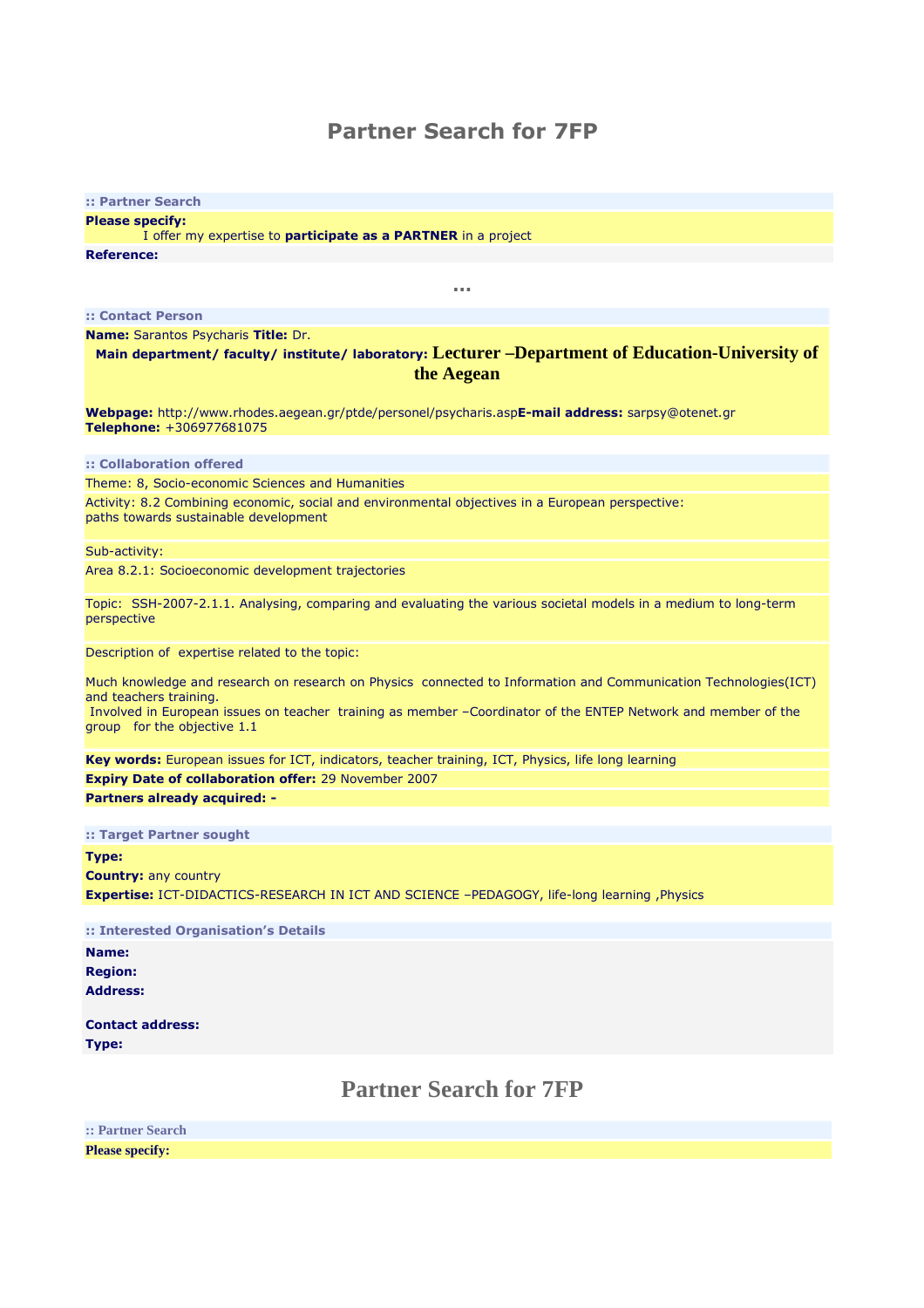#### X I am **looking for PARTNERS** for a project I am planning to coordinate

□I offer my expertise to **participate as a PARTNER** in a project

**Reference:**

**:: Contact Person**

**Name:** Dr. George Alexias **Title:** Assistant Professor **Main department/ faculty/ institute/ laboratory:** Panteion University of Social & Political Sciences (Dpt of Psychology) – Centre for the Psycho-Sociological Research on the Governance of Virtual Communities **Webpage:** www.omega-point.gr **E-mail address:** galexias@panteion.gr **Telephone:** 0030 210 95 99 830

**:: Collaboration offered**

**Theme:** *8. Socio-economic Sciences and Humanities*

**Activity:** *8.5 The Citizen and the European Union*

**Sub-activity:** 

**Area:** *8.5.1. Participation and citizenship in Europe*

**Topic:** *SSH-2007-5.1.2. Reassessing citizenship in the European Union*

**Description of expertise related to the topic:**

Long-term knowledge and research on virtual political culture and virtual political communities. Recent original research on the issue of constructing and managing virtual political communities in Greece: empirical study of Greek virtual politics (parliamentary and extraparliamentary), Greek virtual public sphere and implementation of new technologies (web site features and characteristics), politicalsocial-psychological study, analysis and interpretation of digital connectivity of Greek political web sites with political & public sphere in EU as well as world-wide, through use of visualisation applications.

**Brief abstract of proposal idea:** The proposed programme aims at the comparative study and re-assessment of the virtual political and public sphere on a European level, with specific reference to the ways political parties and members of parliament web sites are constructed and managed. The main research question is whether political websites really lead to the formation and operation of political virtual communities enhancing unmediated exchange of ideas and promoting citizens' participation in agenda-setting and decision-making procedures. The research is developed on 3 distinct levels: a) European political / public sphere, b) European members' states political / public sphere (countries parliamentary political actors) both on national and local level, c) extra-parliamentary political actors and tactics.

**Key words:** internet, virtual political communication, virtual politics, virtual culture, virtual campaigns, discursive construction and assessment of digital citizenship, virtual political and public sphere, online political and civil campaigning and lobbying, digital civil society, e-democracy, e-governance, e-government

**Expiry Date of collaboration offer:** May 10, 2007

**Partners already acquired: -**

**:: Target Partner sought**

**Type:** *Research centre, University, SME, enterprise, local agency or authority or any other* **Country:** *Members of European Union will be preferred – partners from other countries will also be considered* **Expertise:** *Any kind of expertise related to the proposal idea and the key words*

| :: Interested Organisation's Details |  |
|--------------------------------------|--|
| <b>Name:</b>                         |  |
| <b>Region:</b>                       |  |
| <b>Address:</b>                      |  |
| <b>Contact address:</b>              |  |
| <b>Type:</b>                         |  |
|                                      |  |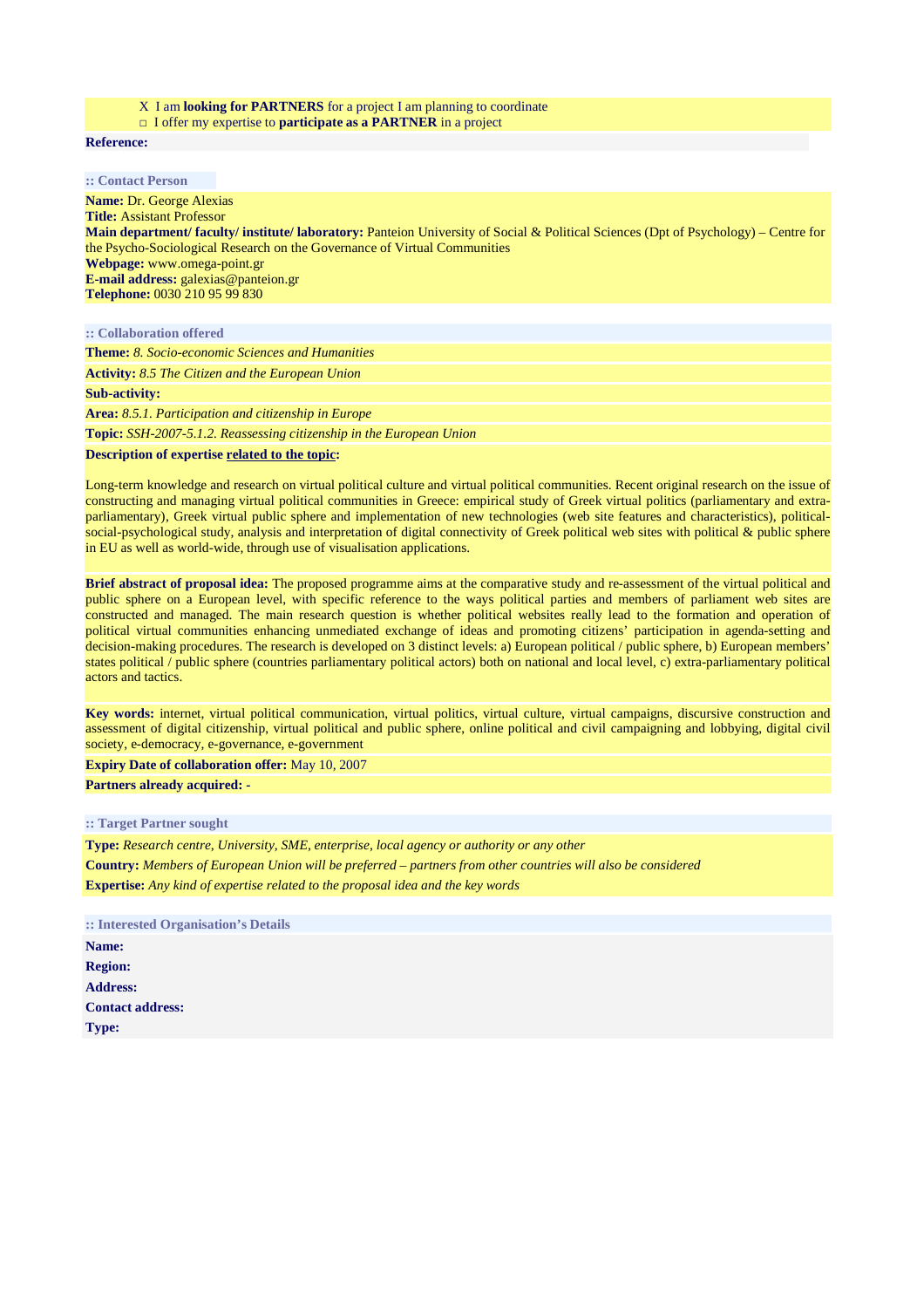## **Partner Search for 7FP**

#### **:: Partner Search**

**Please specify:** 

□ I am **looking for PARTNERS** for a project I am planning to coordinate

XI offer my expertise to **participate as a PARTNER** in a project

#### **Reference:**

#### **:: Contact Person**

**Name:** Dr. George Alexias **Title:** Assistant Professor **Main department/ faculty/ institute/ laboratory:** Panteion University of Social & Political Sciences (Dpt of Psychology) – Centre for the Psycho-Sociological Research on the Governance of Virtual Communities **Webpage:** www.omega-point.gr **E-mail address:** galexias@panteion.gr **Telephone:** 0030 210 95 99 830

## **:: Collaboration offered**

**Theme:** *8. Socio-economic Sciences and Humanities* **Activity:** *8.5 The Citizen and the European Union*

**Sub-activity:** 

**Area:** *8.5.1. Participation and citizenship in Europe*

**Topic:** *SSH-2007-5.1.2. Reassessing citizenship in the European Union*

#### **Description of expertise related to the topic:**

Long-term knowledge and research on virtual political culture and virtual political communities. Recent original research on the issue of constructing and managing virtual political communities in Greece: empirical study of Greek virtual politics (parliamentary and extraparliamentary), Greek virtual public sphere and implementation of new technologies (web site features and characteristics), politicalsocial-psychological study, analysis and interpretation of digital connectivity of Greek political web sites with political & public sphere in EU as well as world-wide, through use of visualisation applications.

**Brief abstract of proposal idea:** The proposed programme aims at the comparative study and re-assessment of the virtual political and public sphere on a European level, with specific reference to the ways political parties and members of parliament web sites are constructed and managed. The main research question is whether political websites really lead to the formation and operation of political virtual communities enhancing unmediated exchange of ideas and promoting citizens' participation in agenda-setting and decision-making procedures. The research is developed on 3 distinct levels: a) European political / public sphere, b) European members' states political / public sphere (countries parliamentary political actors) both on national and local level, c) extra-parliamentary political actors and tactics.

**Key words:** internet, virtual political communication, virtual politics, virtual culture, virtual campaigns, discursive construction and assessment of digital citizenship, virtual political and public sphere, online political and civil campaigning and lobbying, digital civil society, e-democracy, e-governance, e-government

**Expiry Date of collaboration offer:** May 10, 2007

### **Partners already acquired: -**

#### **:: Target Partner sought**

**Type:** *Research centre, University, SME, enterprise, local agency or authority or any other* **Country:** *Members of European Union will be preferred – partners from other countries will also be considered* **Expertise:** *Any kind of expertise related to the proposal idea and the key words*

**:: Interested Organisation's Details Name: Region: Address: Contact address: Type:**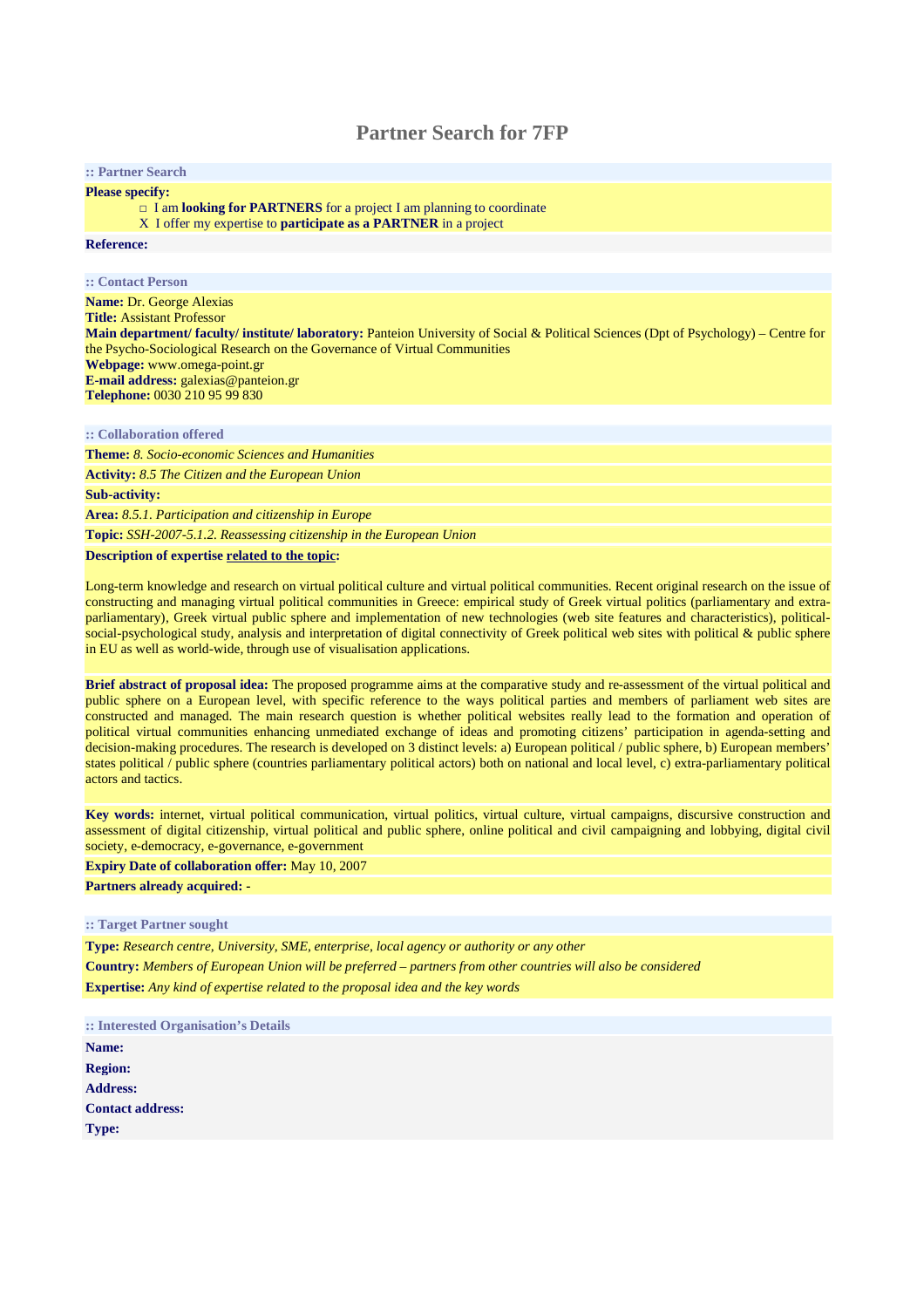## Partner Search for 7FP

#### :: Partner Search

Please specify:

 I offer my expertise to participate as a PARTNER in a project Reference:

:: Contact Person

Name: Evi-Makri, Botsari Title: Dr.

## Main department/ faculty/ institute/ laboratory: **Professor of Educational Psychology School of Pedagogical and Technological Education**

…

Webpage: http://www.aspete.grE-mail address: botaris@otenet.gr Telephone: +306932568057

:: Collaboration offered

Theme: 8, Socio-economic Sciences and Humanities

Activity: 8.2 Combining economic, social and environmental objectives in a European perspective: paths towards sustainable development

Sub-activity:

Area 8.2.1: Socioeconomic development trajectories

Topic: SSH-2007-2.1.1. Analysing, comparing and evaluating the various societal models in a medium to long-term perspective

Description of expertise related to the topic:

Much knowledge and research on research on Psychology connected to Information and Communication Technologies(ICT) and teachers training. Involved in European issues on teacher training as member of the standing group for indicators and the group for the objective 1.1

Key words: European issues for ICT, indicators, teacher training, ICT, Psychology, life long learning Expiry Date of collaboration offer: 29 November 2007 Partners already acquired: -

:: Target Partner sought

Type: Country: any country Expertise: ICT-DIDACTICS-RESEARCH IN ICT AND SCIENCE –PEDAGOGY, life-long learning

:: Interested Organisation's Details Name: Region: Address:

Contact address: Type: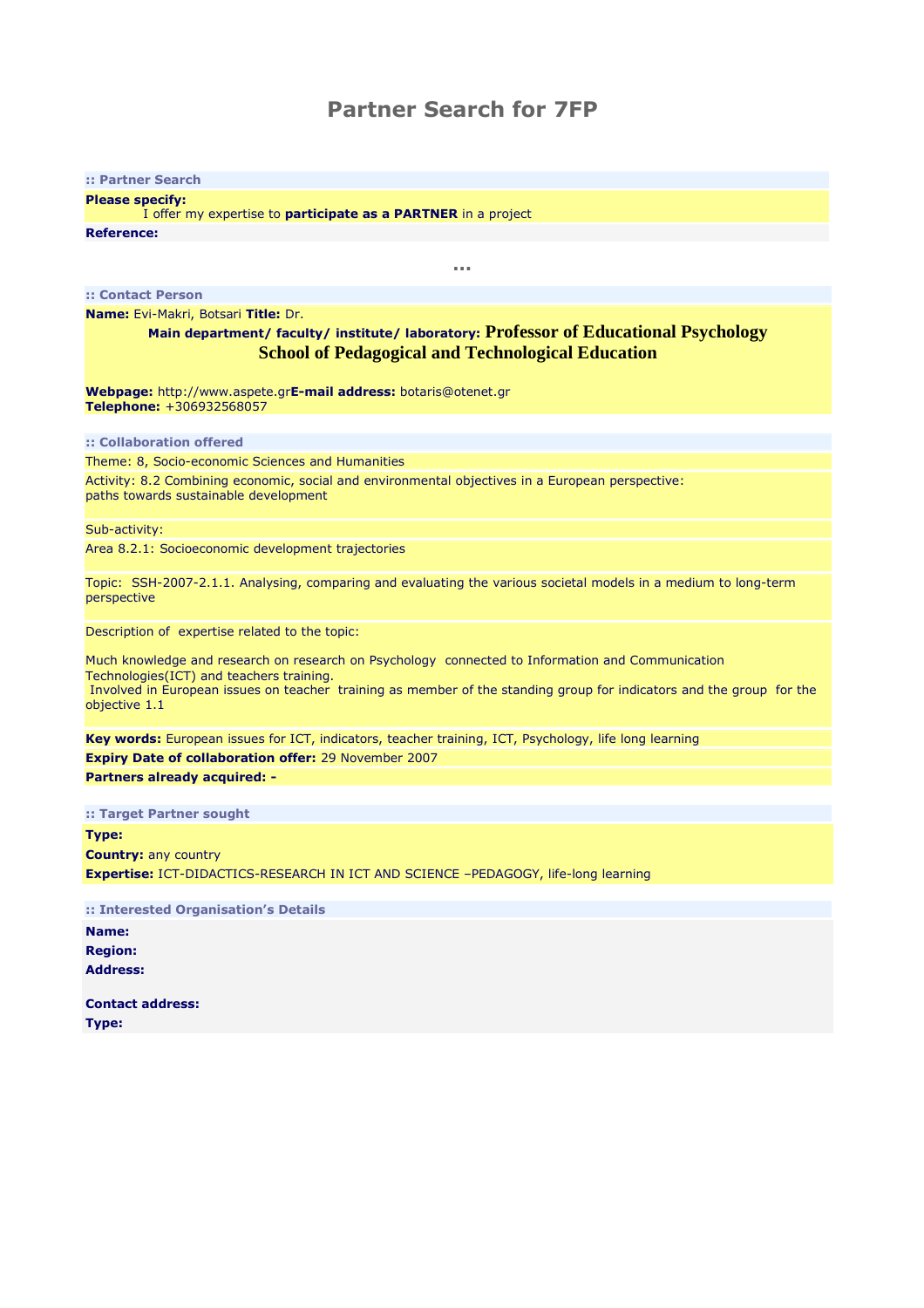

**RUBSI is located in Cyprus and is a civil society organisation (non-governmental / non-profitable organisation) registered officially on the 1st of June 2006** 

## **Mission**

**The Unit's mission is to improve understanding of the processes and mechanisms, which influence the health and well being of the Cypriot population. In doing so, it aims to contribute to the body of knowledge that informs the development of health policy, education and practice in health interventions. The role of the RUBSI Unit is in line with the social aspects of the Thematic Priority** 

**"Socioeconomic Sciences and the Humanities" as seen below.** 

## **Research interests**

- **Health inequalities**
- **Sexual behaviour**
- **Racism and migration**
- **Ageing**
- **Diabetes**
- **HIV/AIDS**
- **Organ donation and transplantation**
- **Cancer**
- **Abortion**
- **Blood donation**
- **Thalassemia**
- **Other health related issues**

**RUBSI is particularly interested in participating in social and health related priorities of FP7.** 

## **Contact details**

- **Dr. Constantinos N. Phellas, Director: phellas.c@cytanet.com.cy tel. 00357-22-841638**
- **Costas Constantinou, Secretary constanc@cytanet.com.cy tel. 00357-22-841557**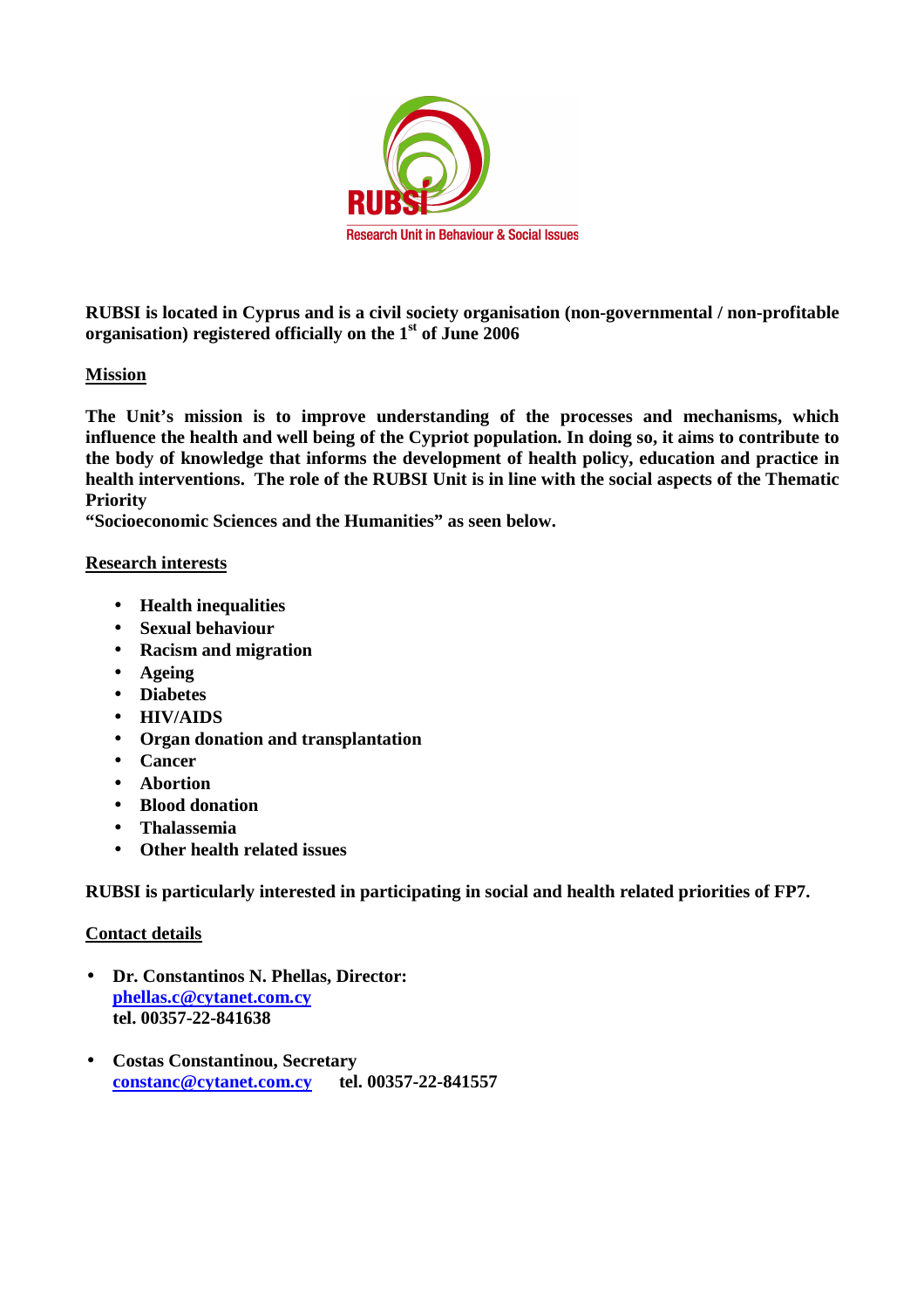## **INSTITUTE OF SOCIAL SCIENCES**

## **Belgrade**

## Kraljice Natalije 45

**The Institute of Social Sciences** was founded by the Federal Executive Council (former president Josip Broz signed the Foundation Decree) on July  $10<sup>th</sup>$  1957, and in 1976 the Republic of Serbia took over the founder status.

The activities and development of the Institute are based on the tasks proclaimed during its foundation. They include research of basic social phenomena, promotion of scientific ideas and development of scientific methodology in the field of social sciences, reporting and publishing results of scientific and research works, advance training of scientific personnel and developing cooperation with corresponding institutions, organizations and individuals which deal with analyzing society.

The Institute was a postgraduate school for a long time, in which eminent local scientific authorities of that time lectured, among others Milan Bartoš, Rudi Supek, Jovan Djordjević, Radomir Lukić, Jože Goričar and Vuko Pavičević, and the students were future university professors and researchers from all former republics of SFR Yugoslavia.

Originaly the activities of the Institute were carried out within a few departments (for legal, economic, historical, sociological sciences). At the beginning of the sixties, two scientific research centers were founded: for demographic research and for research of public opinion as the first of this type in Eastern Europe, as well as a Philosophy department. Contrary to this, the Department for Historical Sciences separated from this organization at the beginning of the seventies by joining the newly founded Institute of Contemporary History, and at the beginning of the nineties the Center for Philosophy and Social Theory became an independant institution.

Today seventy doctors of science, nine masters of science and four researchers work in the Institute in five working units: Demographic Research Center, Center for Political Studies and Public Opinion Research, Center for Economic Research, Center for Legal Researches and Center for Sociological Research. Although the Institute is oriented toward theoretical multidisciplinary research of society in transition (the first two stated centers are themselves multidisciplinary), an important part of the works represent empirical, quantitative research of social phenomenon in Serbia, countries of former SFRY and Eastern Europe.

Within each scientific discipline, contemporary research methods are used, such as interviews, observations, content analysis, focus groups, comparative methods, and secondary techniques. Certain centers emphasize predictions of social trends based on various sources (statistics, in-depth research results, analysis trends and others), especially in the domain of population changes, election results, and economic indicators.

The Institute has managed to realize significant researches, among others within the World Studies Values, in the field of political culture, monitoring elections, public opinion, media, political propaganda, democracy and parliamentary practice, medical rights, demography (population reproduction, migration flows, projections, population policies), economic aspects of privatization, corruption, sociological aspects of transition, poverty, political systems, political activism, social structure changes and study of ethnic relations.

The results of the associates of the Institute represent hundreds of books and thousands of articles and other research papers in Serbian, as well as in all leading foreign languages, above all in English. The Institute issues two esteemed scientific journals – "Population" - ("Stanovništvo") (Demographic Research Center) since 1963 and "Sociological Review" – ("Sociološki pregled") (Center for Sociological Research) since 1961.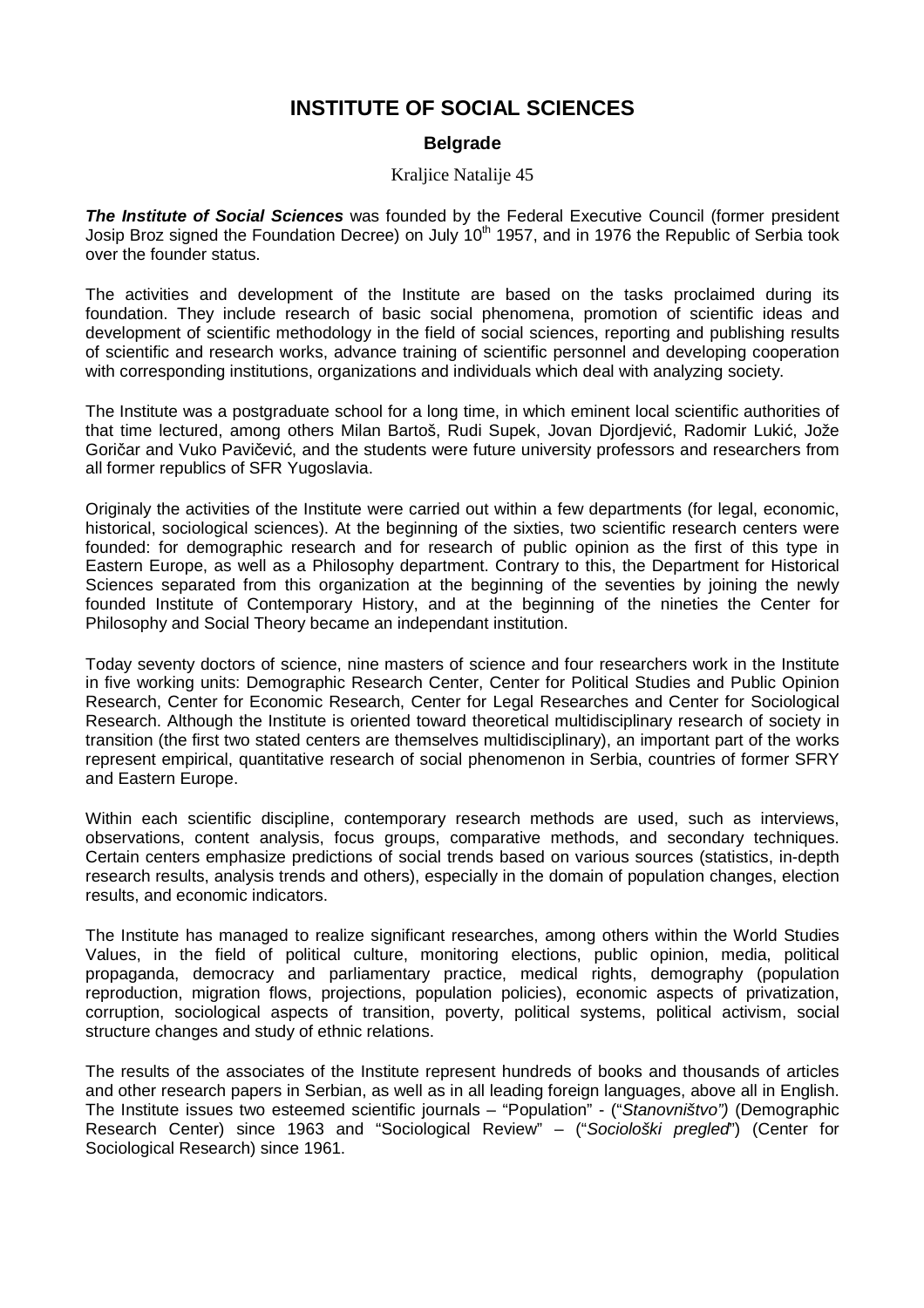Two facts suitably illustrate the work of the Institute researchers. In the 1990s the Institute of Social Sciences ranked fourth place among the publishers, following prominent publishing houses such as "The Institute for School Books", "Prosveta" and "Nolit".

According to the latest accessible analysis from the end of the nineties, the authors from the Institute were cited the most in local journals in the field of social sciences. They take up the first six places among the 10 most cited and 11 out of 25 places of most cited, out of about 1500 active authors from social sciences and economics.

The institute has continually had international cooperation in the last fifty years, especially through organized symposiums, participation of researchers in world and European scientific conferences, exchanges of research results. The associates of the Institute also carried out various projects for international foundations.

The Institute possesses a rich collection of books, which counts over 135,500.

In the following period, a continuation of research of transition is planned from various aspects: demographic, political science, sociological, economic and legal. Without neglecting theoretical researches, the accent will be placed on multidisciplinary and interdisciplinary empirical, quantitative and comparative researches, as well as on the implementation of results into practice: in political sphere, legislature, education, medical systems, social care, health care and culture.

## **2006 – 2010. – Ministry of Science, Serbia**

149070, dr Zorica Mršević

Democratic models of developing social cohesion, tolerance, human rights and economic growth in political and institutional processes of EU integration in Serbia

149020, dr Slobodan Vuković

Development of Serbian Society in Conteporary Global Integrative Processes: Perspectives, Alternatives and Implications

149035, dr Mirjana Rašević Demographic Premises and Perspectives of Population Development in Serbia in Conditions of Contemporary Socio-Economic Processes

149025, dr Hajrija Mujović-Zornić Patient Rights in a System of Health Care - Serbia and European Perspective

149038, dr Snežana Grk Serbia and Europe – Economic Analyses and Prognoses

## **Center for Economic Research**

http://www.cei.idn.org.yu

The program of the Center for Economic Research from its foundation up to now has included the fundamental theory researches mainly referring to the economic system and its transition, as well as the empiric research of the reality of the economy in Serbia and Yugoslavia.

As a result of its work the Center has published a large number of scientific studies, which are available not only to the scientific and specialized circles of people, but to the public as well.

We are pointing out **the basic references of the Centre** which present its basic work.

Project: "Economic System of SFRJ", the Center worked in consortium of the Economic Institute in former Yugoslavia, as a result the following two books were published:

- ″Economic System of SFRJ″, Informatika, Zagreb, 1978,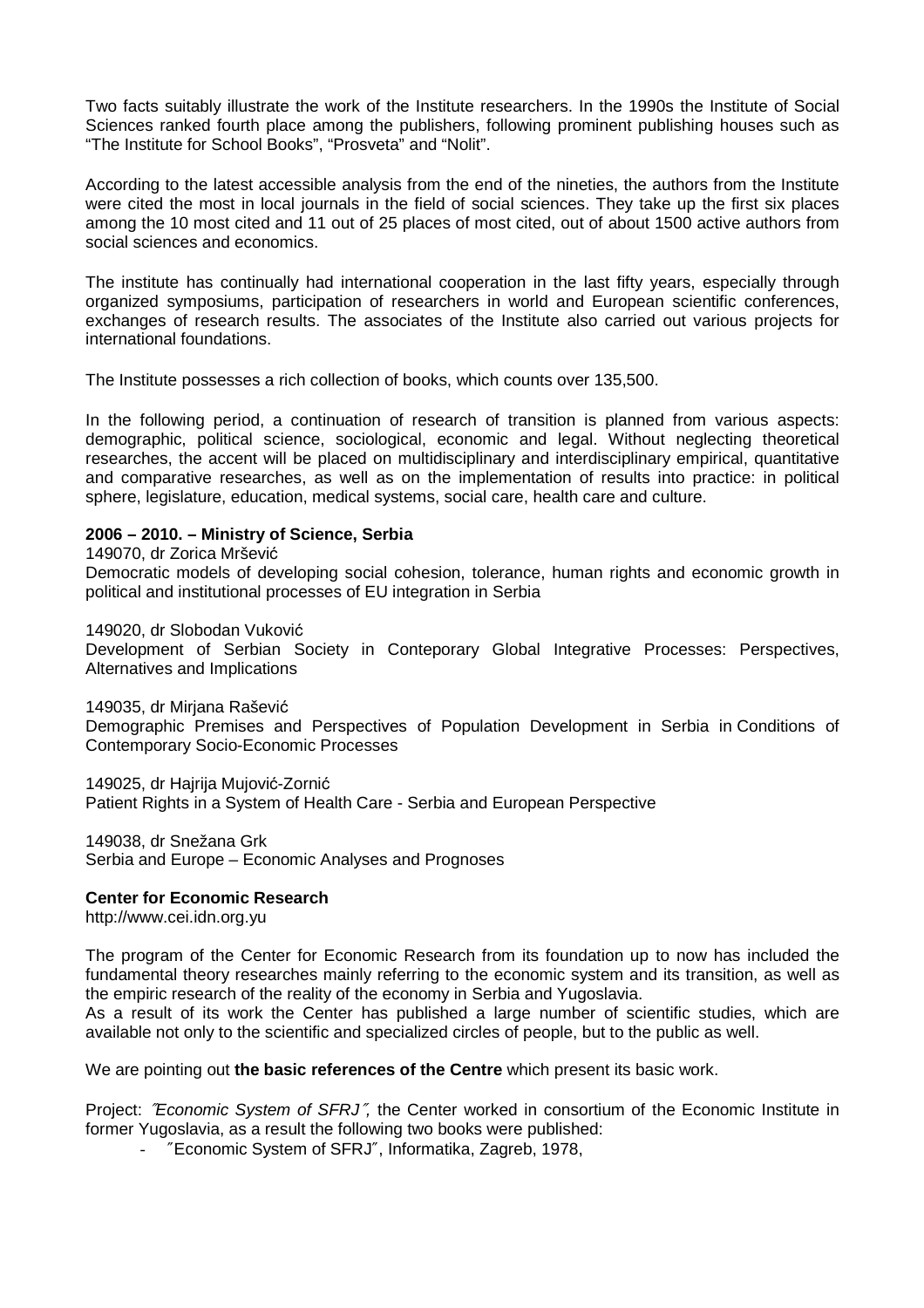- ″System of Merchandise Economy, Market and Prices″, 1981.

For the following of the economic status, the Centre for Economic Research has created its own methodology.

From 1976 until 1991 the Center has followed the changes of the economic position of fields, branches and economic classifying for Serbian Chamber of Commerce and Industry.

As a result of these continual researches came a series of studies of wider social importance for systematic following of the changes in economic position of fields, branches and classifying of Serbian and Yugoslav economy.

Project "Restructuring of Hard Metallurgy of SFRJ" was carried out in 1990 by the British Steel, 1990, London. The Centre was the only institution in Yugoslavia that was engaged on this project.

At the beginning of 90s despite of social and economic crisis, the Center has directed its theoretic and empiric researches to the questions of economic transition, the theoretic as well as practical researches which refer to the questions of privatization of certain economic enterprises.

From the domain of theoretic researches the scientific meetings have been organized which results were published in the following books:

- ″Economic Reform and economic redefining of socialism″ (1989)
- ″Social Economic Obstacles to the Reform″ (1990)
- ″Transformation of the Ownership relationships theoretic and empiric aspects″ (1991)
- ″Institutional infrastructure in transition towards market economy″ (1992)
- ″Bank investments and protection of bank capital under the conditions of sanctions and hyperinflation″ (1994)
- ″Slowdown in Yugoslav Transition″ (1995)
- ″Ownership and Freedom″ (1996)
- ″Economics and Democracy″ (1997)
- ″Economics and Law″ (1998)
- ″System and Corruption″ (2000)
- "Globalization and Transition" (2001)
- "Institution and Transition" (2002)
- "Politics and Freedom" (2003)
- "Culture and Development" (2004)
- ''Individual and State'' (2005)
- "Business and State" (2006)
- "Economy and Sociology (2007)

Among the applied researches we are pointing out the projects of privatization and estimation of values of the capital some of the most prominent enterprises in Serbia:

- "Sintelon", factory of floor panels, Backa Palanka
- ″Energoprojekt″, construction enterprise, Belgrade
- "Tehnogas", factory of technical fuels, Belgrade
- ″Brewery of Apatin″, brewery, Apatin
- ″Factory of cement in Beocin″, Beocin
- "Merima", chemical industry, Krusevac
- ″South-west Backa″, sugar factory, Bac
- "Istra", factory of fittings, Kula
- "Water Vrnjci", factory of mineral water, Vrnjacka Banja